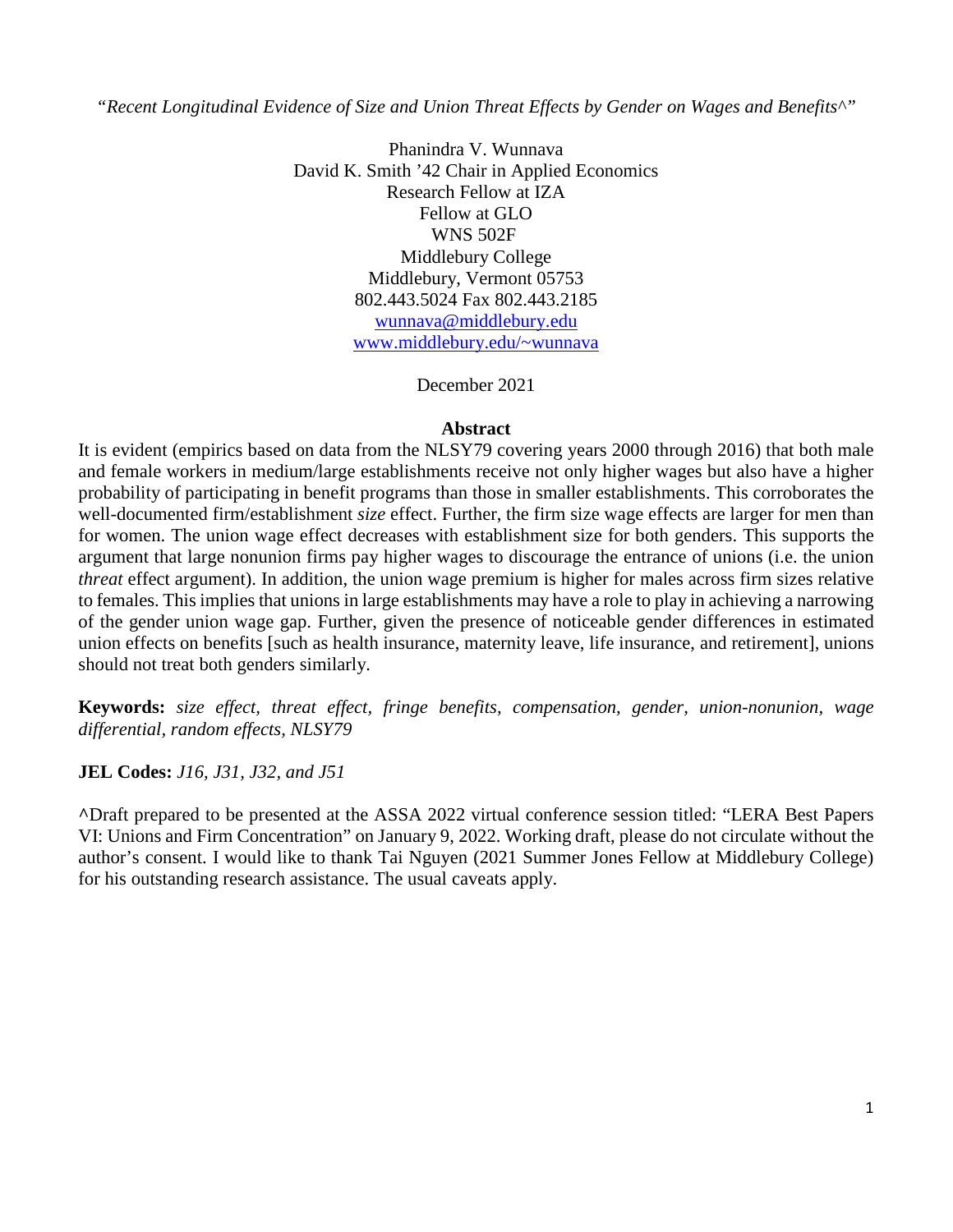*"Recent Longitudinal Evidence of Size and Union Threat Effects by Gender on Wages and Benefits"* 

## **1. Introduction**

Since the publication of Lewis (1963), a canonical study of union-nonunion wage gaps, there has been substantial literature devoted to studying the wage premia associated with unionization. Freeman and Medoff (1984) in their comprehensive book, *What Do Unions Do?*, used CPS microdata to estimate the determinants of union membership and the union premium with individual data and found a 16 percent union wage premium. They also found that unionization has a positive effect on the provision and expenditures of fringe programs, and the effect of unionization on fringe benefits is considerably greater in percentage terms than the union wage effect. Since then, union density has been on a dramatic decline, hitting a low of 11.1 percent in 2015 according to the U.S. Bureau of Labor Statistics, which is approximately half of the percentage in 1980 (Farber et al 2018). Alongside the reduced union density, union effects on wage and other non-wage benefits might have changed since Freeman and Medoff (1984).

As far as women are concerned, the documented research in the area of union-nonunion wage/benefit differentials across establishment sizes is somewhat dated and is mostly cross-sectional. In a life cycle context, a purely cross-sectional analysis assumes that one is following an individual over his/her lifetime. This implies that all individual differences can be accounted for by exogenous variables so that each person can be considered identical. This may be a very dubious assumption. Some researchers (Polachek et. al., [1986, 1987], Wunnava and Okunade [1991, 1996]) have suggested that unobserved characteristics of workers are very different, and such unmeasured characteristics can be captured by using panel or longitudinal data. Panel data enables the researcher to avoid unmeasurable sample heterogeneity by concentrating on changes in measured variables for given individuals, under the assumption that unmeasured variables remain constant over time. For example, the National Longitudinal Survey (NLS) used for the empirics in this study will enable a researcher to exploit the richness of longitudinal nature of the data.

This study not only focuses on female union-nonunion wage/benefit differentials across establishment sizes in a longitudinal framework, but also compares the results to those of their male counterparts. This is relevant given a relatively higher concentration of women in smaller firms, and unions' realization in recent years that treating men and women similarly with respect to wages and fringe benefits is not necessarily a good idea. For example, provision of such benefits as maternity (parental) leave, day care, and flextime is likely to be of greater interest to women than to men**. <sup>1</sup>**This paper is related to several strands of literature. *First* is the firm size effect on hourly wages and non-wage benefits. The firm size effect theory predicts that larger firms pay higher wages and non-wage benefits for reasons including workers' sorting and matching, paying efficiency wages to deter shirking or/and lowering turnover costs, the operation of internal labor markets, and the difference in human capital accumulated on the job between small and large firms or establishments. The *second* strand of literature is the union threat effect on wages and non-wage benefits. There are at least two theoretical explanations of why the union-nonunion wage/benefit differential may vary by establishment/firm size. Firstly, large establishments may offer higher compensation than smaller firms to lessen the likelihood of unionization. Secondly, as pointed out in Bramley et al. (1989), there appears to be a maximum wage for a particular job. The *third* strand of literature to which our paper is related is unionism and gender. Evidence from past studies (Oaxaca, 1975: Parsley, 1980; Freeman and Leonard, 1987: Even and Macpherson, 1993; Hartmann et al., 1994; Wunnava and Peled, 1999) highlights two important findings. First, the union wage premium for women exceeds that of men, and second, women are more likely than men to vote for union representation. Despite the female propensity to vote for representation, other studies (Freeman and Medoff, 1984; Even and Macpherson,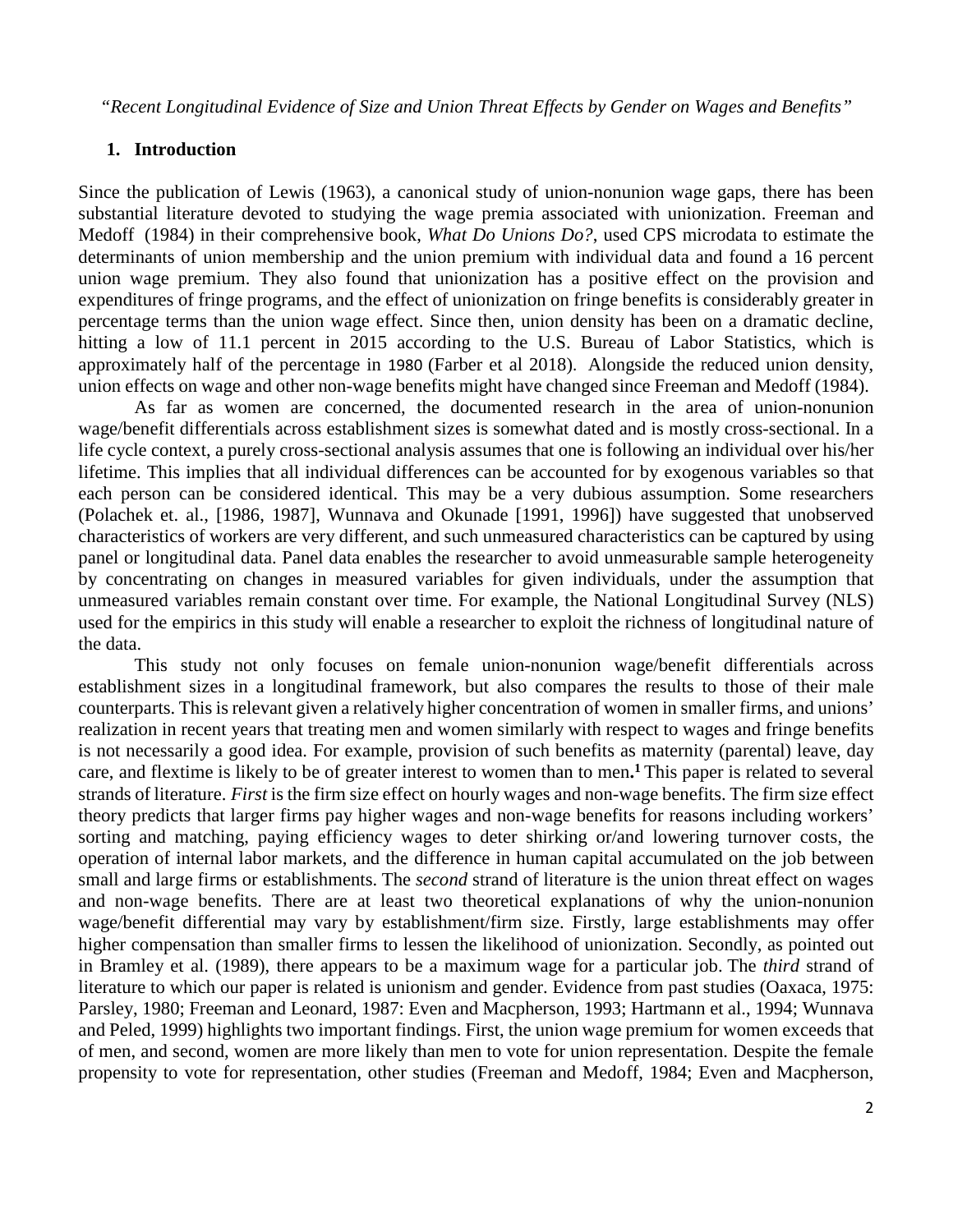1993) show that women are 50% less likely than men to be union members. This empirical evidence suggests that there are barriers to entry to labor unions for women. Even and Macpherson (1993) point out three possible sources of gender difference in unionism: labor characteristics, employer/union discrimination, and unobserved gender differences in characteristics that affect the demand for unionism. To the extent that low union density implies weaker bargaining power, a low participation rate of female workers will transfer to a lower wage premium and a lower union-nonunion fringe differential than they would otherwise receive. Women may be concentrated in industries that are less unionized, in which unions may have less bargaining power. Even if they work in a highly unionized industry, their lack of representation means that fringe benefits won by unions are less valuable to women (Freeman and Medoff 1984).

In this paper we employ National Longitudinal Survey of Youth79 data for the years 2000-16**<sup>2</sup>** [covering wages and such benefits as medical, retirement, life insurance, and maternity (paternity) leave] to estimate the gender union-nonunion wage/benefit differentials across establishment sizes in a longitudinal framework. We generate evidence based on Random Effects Generalized Least Squares Regression for real wage and Random Effects Logistic Regression for fringe benefits. We also include a comprehensive set of controls to account for individual, region, and industry fixed effects, as well as timevarying observables. The conclusions drawn from this study may refocus collective bargaining agendas to support women's concerns. Such issues could include increasing the representation of women in leadership positions and designing compensation packages specifically for women. The paper proceeds in five sections. In section 2, we discuss insights from recent literature. In section 3, we describe our data sources and methodology. In section 4, we discuss our empirical results. Section 5 is our conclusion.

## **2. Insights from Recent Literature**

## *(i) Firm Size Effect*

The relationship between employer size and earnings is well-documented (Lester, 1967; Masters, 1969; Mellow, 1982; Dunn, 1986; Brown and Medoff, 1989; Evans and Leighton, 1989; Morissette, 1993; Lallemand et al., 2005, 2007). According to Gibson and Stillman (2009), a large-firm wage premium exist independently of an establishment size effect. Other researchers, however, were guarded about accepting this possible positive link between firm size and wage premium (Idson and Oi, 1999; Kruse, 1992). Recent national figures support this relationship: for private industry, total compensation (i.e., wages plus benefits) as well as relative weight of fringe benefits increase with the size of the establishment.

#### **[Table I about here]**

In a recent empirical study based on the National Employer Survey covering 1994 and 1997, Pedace (2010) provides a number of reasons for positive firm size effect on wages. One of the explanations for wage premium is the differences in both human and physical capital investments between employers of different sizes. Larger firms have not only more capital but also more sophisticated capital, which complements skilled workers (Dunner and Schmitz, 1995). Heterogeneity in worker quality and large firms' inclination to hire skilled workers result in worker sorting and matching (Champlin, 1995; Troske, 1999; Garicano and Rossi-Hansberg, 2006). In fact, Bloom et al (2018) find that the average worker observable and unobservable characteristics can explain approximately 20 percent of the large firm wage premium, which implies that large firms hire higher-quality workers. However, Gibson and Stillman (2009) show empirically that controlling for both education and workplace literacy has no substantial impact on the wage premium of large firms, concluding that large firms really pay more than small firms for workers with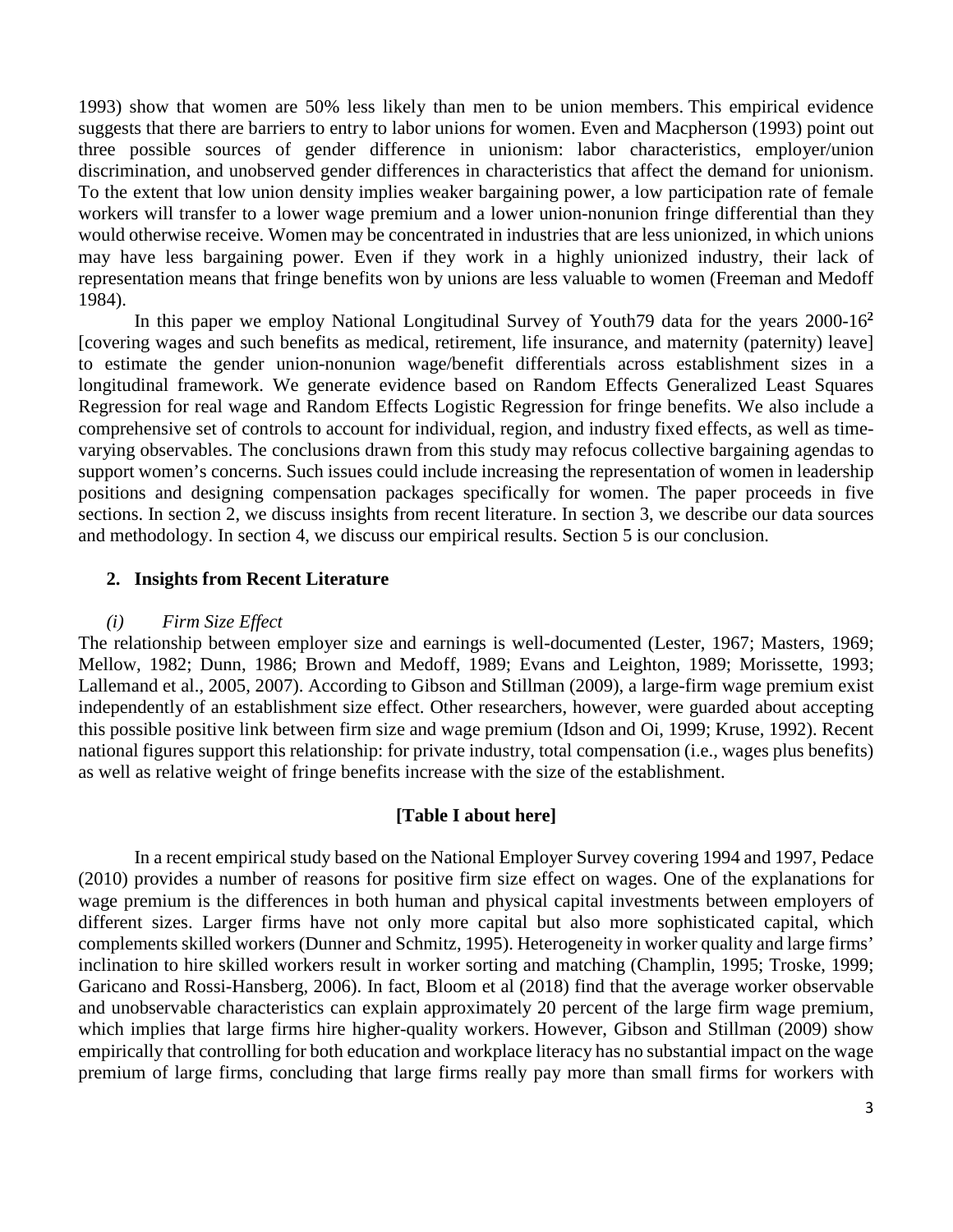comparable skill levels. This could be possible because large firms may pay efficiency wages to deter shirking or/ and lower turnover costs (Campbell, 1993: Kruger, 1991; Cappelli and Chauvin, 1991; Allgulin and Ellingsen, 2002). An alternative explanation is that larger firms may earn higher rents and share them with their workers. The profit-sharing could be because of perceptions of fairness, because of the bargaining between workers and firms, or because of the presence or threat of unions (Bloom et al, 2018). In addition, Lallemand, Plasman, and Rycx (2007) suggest that job stability may explain a part of the firm-size wage premium. They observe that job stability is higher within large organizations for various reasons including intensive training programs or a lower risk of bankruptcy. This argument is related to literature that examines the role of internal labor markets in inducing an employer-size wage premium (Doeringer and Piore, 1971; Robinson and Wunnava, 1991).

Recent theories also suggest that the difference in human capital accumulated on the job between small and large firms or establishments as a possible cause for the wage differential across firm sizes (Troske, 1999; Oi and Idson, 1999; Zabojnik and Bernhardt, 2001). However, Feng (2009), by using the NLSY79, shows empirically that there is a significant wage differential associated with establishment size even for those who do not receive any training. Relatedly, Lallemand, Plasman, and Rycx (2007) show the existence of a positive and significant establishment-size wage premium, even when controlling for human capital variables, occupations, and gender.

#### *(ii) Union Threat Effect*

Much of the theoretical literature on the spillover effects of union has been dedicated to examining whether a strong union presence represents an economic threat to nonunion employers (Farber, 2005; Podgursky, 1986). Theoretically, a strong union presence can threaten nonunion firms and affect nonunion workers via several channels. First, nonunion employers, to avoid unionization efforts within their firms, may raise wages and improve fringe benefits to the union levels. Union spillover effects are largest in industries and occupations with a high concentration of union membership, because employers are under more pressure to raise wages or fringe benefits to prevent unionization. Farber (2005) proposes a model of wage determination by a nonunion employer when faced with the union threat, which suggests that the nonunion wage will be directly related to and the union wage gap inversely related to the threat of union. Second, a strong union representation may draw nonunion workers to the union jobs with higher pay. Therefore, nonunion employers may raise wages in an attempt to retain talents. Another possible channel suggested by Taschereau-Dumouchel (2020) is that nonunion firms, when faced with a union threat, hire more highskill workers and fewer low-skill workers to increase the employees' opposition to the union. In addtion, threatened firms hire fewer workers, produce less and, due to decreasing returns to labor, pay higher wages.

On the empirical front, estimates of the effect of the threat of unionization on nonunion wages and the union-nonunion wage gap have been mixed. Belman et al (1997) shows empirically using 1991 CPS microdata that the extent of public sector unionization appears to be positively correlated with earnings for both states and local government workers and for those covered and not covered by collective agreements, albeit the effect for non-covered employees is smaller than that for covered ones. On the contrary, Belman and Voos (1993) find that there is neither a positive nor a negative relationship between union coverage and nonunion wages in both local market industries and national market industries. Neumark and Wachter (1995), by using CPS data between 1973 – 1989, shows that an increase in union density is associated with a decrease in the nonunion industry wage, implying that crowding effects, not threat effects, are the predominant effects of unionization on the union-nonunion wage gap. However, at the city level, an increase in union density is associated with an increase in the nonunion city wage differential, suggesting that threat effects prevail. Similarly, Farber (2005), using CPS data between 1977 – 2002, finds very little relationship between either nonunion wages or the union wage gap and effect, concluding that the threat effect found in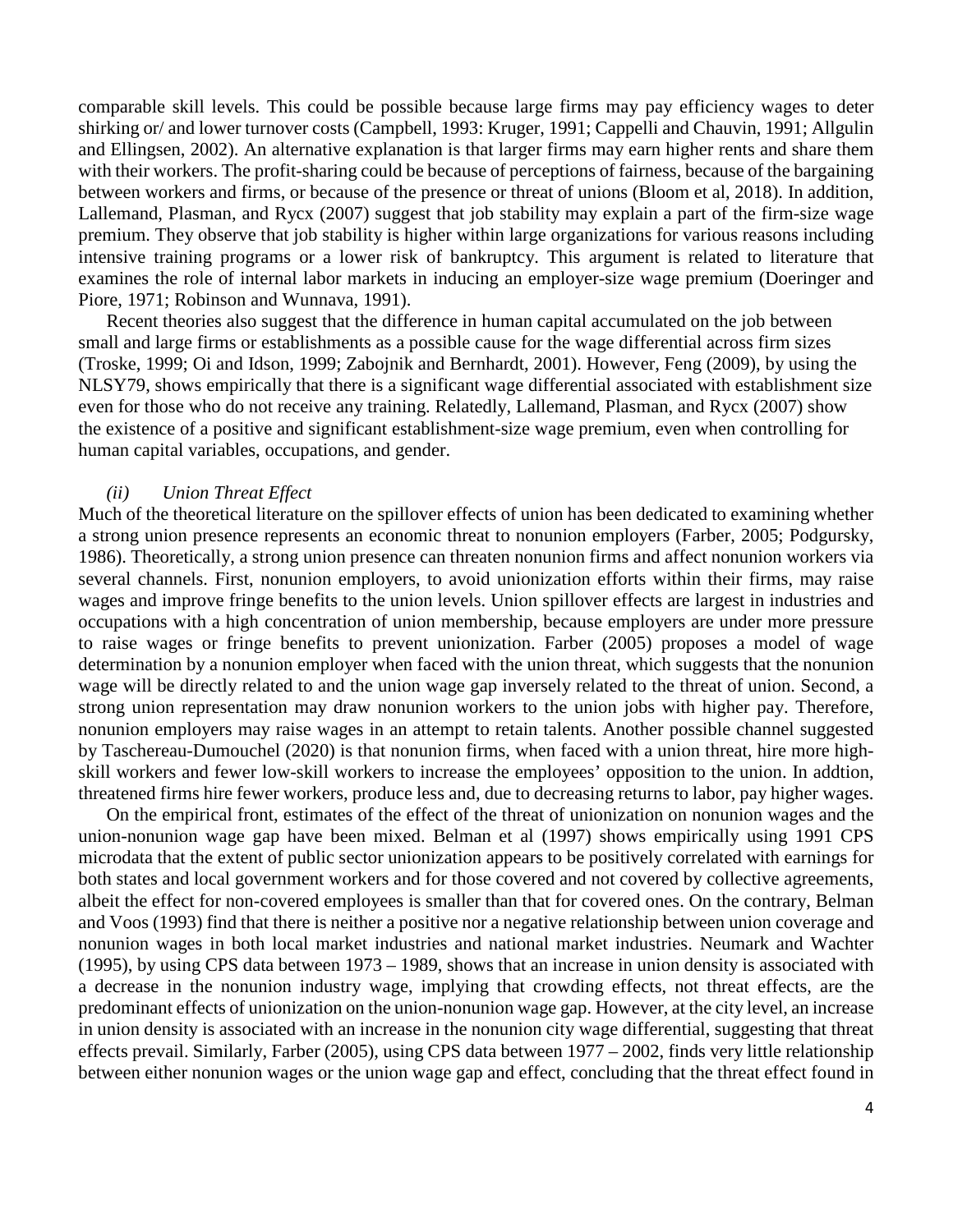literature is likely biased by omitted industry-specific factors correlated with both wages and union density. On the contrary, a more recent paper, Rosenfeld and Denice (2019), also using CPS data between 1977 - 2015, find stable and substantially large positive effects of state-level public sector union strength on nonunion public sector worker's wages.

## *(iii) Union Threat Effect and Firm Size*

As described in Bramley et al. (1989), there are at least two theoretical explanations of why the unionnonunion wage/benefit differential may vary by establishment/firm size. Firstly, large establishments may offer higher compensation than smaller firms to lessen the likelihood of unionization. Larger nonunion firms recognize that they are the best union targets since the large firm provides a larger worker pool than a small firm. The larger worker pool allows more workers to be solicited into entering the union at a lower cost to the union organizers than at a small firm. There are economies of scale in union organization. Consequently, the large nonunion firm raises compensation in order to maintain worker satisfaction and discourage unionization (Voos, 1983; Podgursky, 1986). Secondly, as pointed out in Bramley et al. (1989), there appears to be a maximum wage for a particular job. This is because the wage dispersion effects of unions presuppose the existence of a binding upper limit constraint on the wage for a particular job (Freeman and Medoff, 1982). In large nonunion firms, the wage is often close to the maximum but in smaller nonunion firms the wage is far below the maximum. When the large firm becomes unionized there will only be a small increase in wages so that the maximum is not surpassed. However, if the small firm becomes unionized the wage can increase a relatively large amount without reaching the maximum. Consequently, the same factors that lead to higher wages in larger firms also lead to larger union-nonunion wage differentials in small establishments. These arguments clearly predict larger union-nonunion benefit differentials should occur in small plants. However, given the finding by Bramley et al. (1989) of the Ushaped pattern with regard to pension coverage, it is unclear if that is an anomaly, or if other benefits also tend to follow a similar pattern. Thus, by studying a number of benefits for both genders, we may be able to discern how union strategies differ across establishment sizes and gender when it comes to the relative weights of wages and benefits.

Podgursky (1986) was one of the first researchers to merge the effect of firm size and union affiliation on wages in a study. Podgursky has shown empirically the impact of firm size on union-nonunion wage differentials for men. He concludes that union-nonunion wage differential is largest in small plants. He attributes this phenomenon to union threat effects, i.e., large nonunion firms are able to pay higher wages to decrease the threat of unionization. Similarly, Waddoups (2008), shows that there is an inverse relationship between the employer size-wage effect and union-nonunion wage differential among male workers. Among women no such pattern is detected. Barth, Bryson, and Dale-Olsen (2020) shows empirically that increasing union density at the firm level leads to substantial increase in both productivity and wages, noting that the wage effect is larger in more productive firms in Norway. To the extent that large firms are more productive than small firms, this result implies that the union wage effect increases with firm size. However, one should note that differences in the national systems of employment relations and institutional underpinnings of the US and Norway may influence the magnitude and significance of the union threat effects.

Following Podgursky's lead, later studies investigated the pattern of union-nonunion benefit differentials across plant sizes for men (Bramley et al., 1989; Okunade et al., 1992; Wunnava and Ewing, 1999) and for both genders (Wunnava and Ewing, 2000). This is a timely issue given the importance of fringe benefits as a part of total compensation for union workers relative to nonunion workers.

# **[Table II about here]**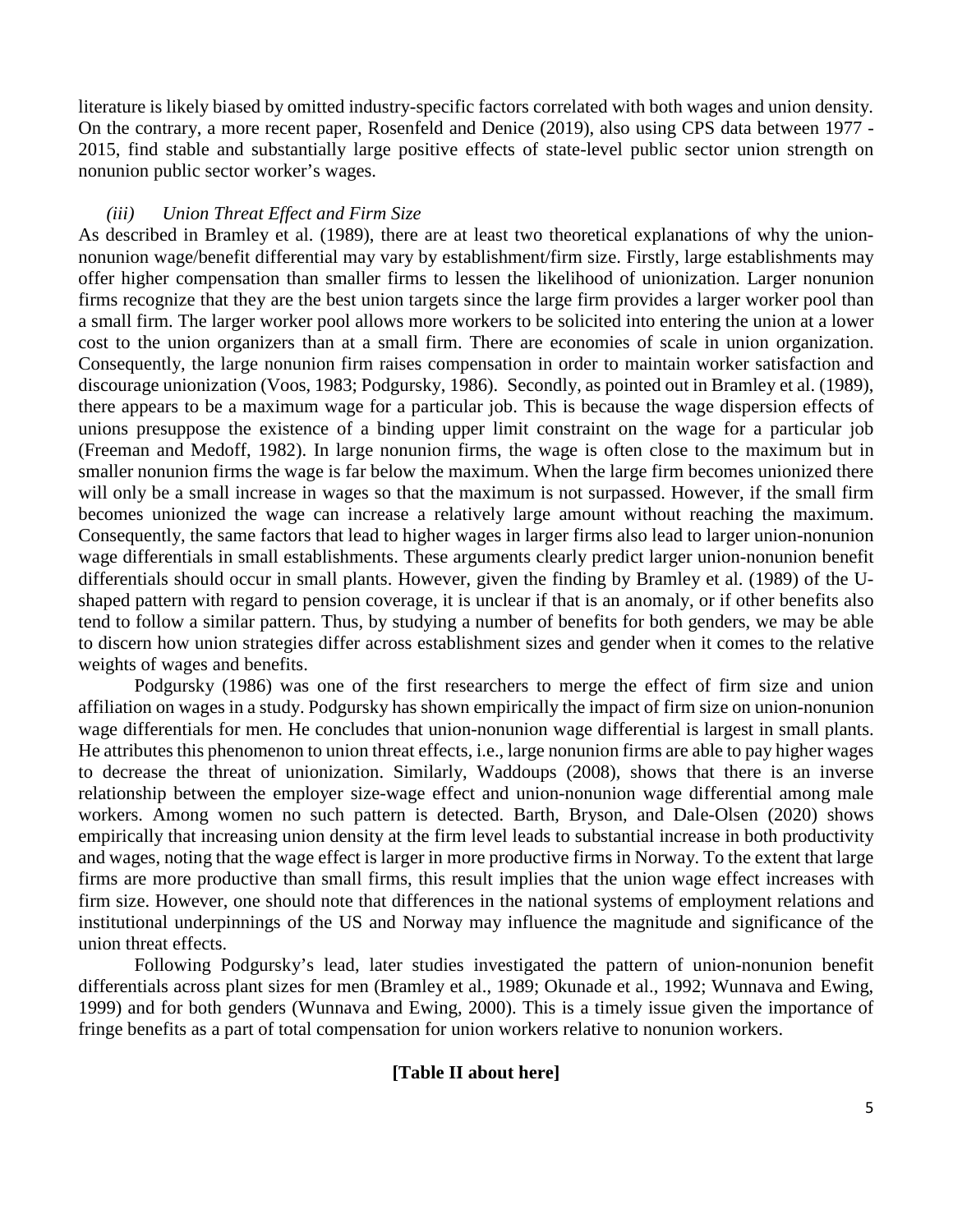### *(iv) Union Effect by Gender*

Most articles in the past focus on size effects and gender specific union effects separately and show empirically that unionization will have positive effects on wages of female workers and may narrow the gender wage gap. In one of the recent papers examining the differential in union wage effects between men and women, Elvira and Saporta (2001) show that the gender wage gap is significantly smaller in unionized establishments for six manufacturing industries, controlling for occupation and establishment gender composition. Overall, women covered by collective bargaining have a 2.2 percent wage advantage, while nonunion female workers have a 5.7 percent wage disadvantage, compared to nonunion male workers. Rosenfeld and Denice (2019), by using panel CPS data between 1977 and 2015, shows that while public sector unionization is associated with higher nonunion public sector wages for both men and women, it only raises nonunion private sector wages for women. Gender segregation by firm/establishment size combined with the expected large union wage premium for small firms implies that female workers should stand to benefit the most from a strong union presence. This idea resonates with Rosenfeld and Denice (2019) who reason that, since heavily unionized public sector occupations with analogous private sector counters, including teaching, nursing, and administrative assistants, are overwhelmingly female, unorganized private sector women should benefit from a strong public sector union presence.

Another strand of literature has examined the decline in unionization in the US since the 70s and the 80s, and its impact on the gender wage gap. Even and Macpherson (1993) examine why between 1973-1988, private sector unionism has fallen more for men and the extent to which this greater decline in unionism among males can explain the narrowing wage gap. If males and females received similar union wage premia, the percentage gap in wages would diminish. They find that of the 9.3 percent decline in the wage gap, 14.3 percent is due to the decline in unionization.On the same note, Doiron and Riddell (1994) analyze the impact of unionization on male-female earnings differences in Canada between 1981-1988 and find that the decrease of the gender unionization gap during that period prevented an increase of 7 percent in overall wage differential. These findings show that the gender wage gap persisted because of the higher union wage premium enjoyed by male workers. These findings also highlight the critical role of equal union wage premia between the two genders in narrowing the gender wage gap. However, Blackburn (2008) suggests that, between 1983 and 2005, there is a declining trend in the union wage differential for women. The results are robust across different estimators. In the case of male workers, there is an apparent decline in the wage differential only for workers not represented by unions.

#### *(v) Union Effect on Fringe Benefits*

Nonwage compensation accounted for approximately 30 percent of total compensation in March 2021 according to the Bureau of Labor Statistics. There is heterogeneity in the weight of benefits in the total compensation package. Those who work in goods-producing industries have a fringe package that is 32.4 percent of their total compensation. On the other hand, fringe benefits received by service-producing workers make up only 28.9 percent of the total compensation package. In addition, the weight of fringe benefits tends to increase with firm size for both goods-producing and service -providing industries.

Past empirical studies have identified a positive relationship between fringe benefits and unionization. Montgomery and Shaw (1997) conclude that large and unionized firms are offering more generous pensions to workers. In terms of employer-sponsored health-insurance, Buchmueller, DiNardo, and Valletta (2002) show empirically that the union effect on health insurance coverage rates was large in the 80s and the 90s, despite the declining unionization. In the private sector, Olson (2019) finds evidence that the decrease in state-level private sector union density in the last decades caused a drop in percentage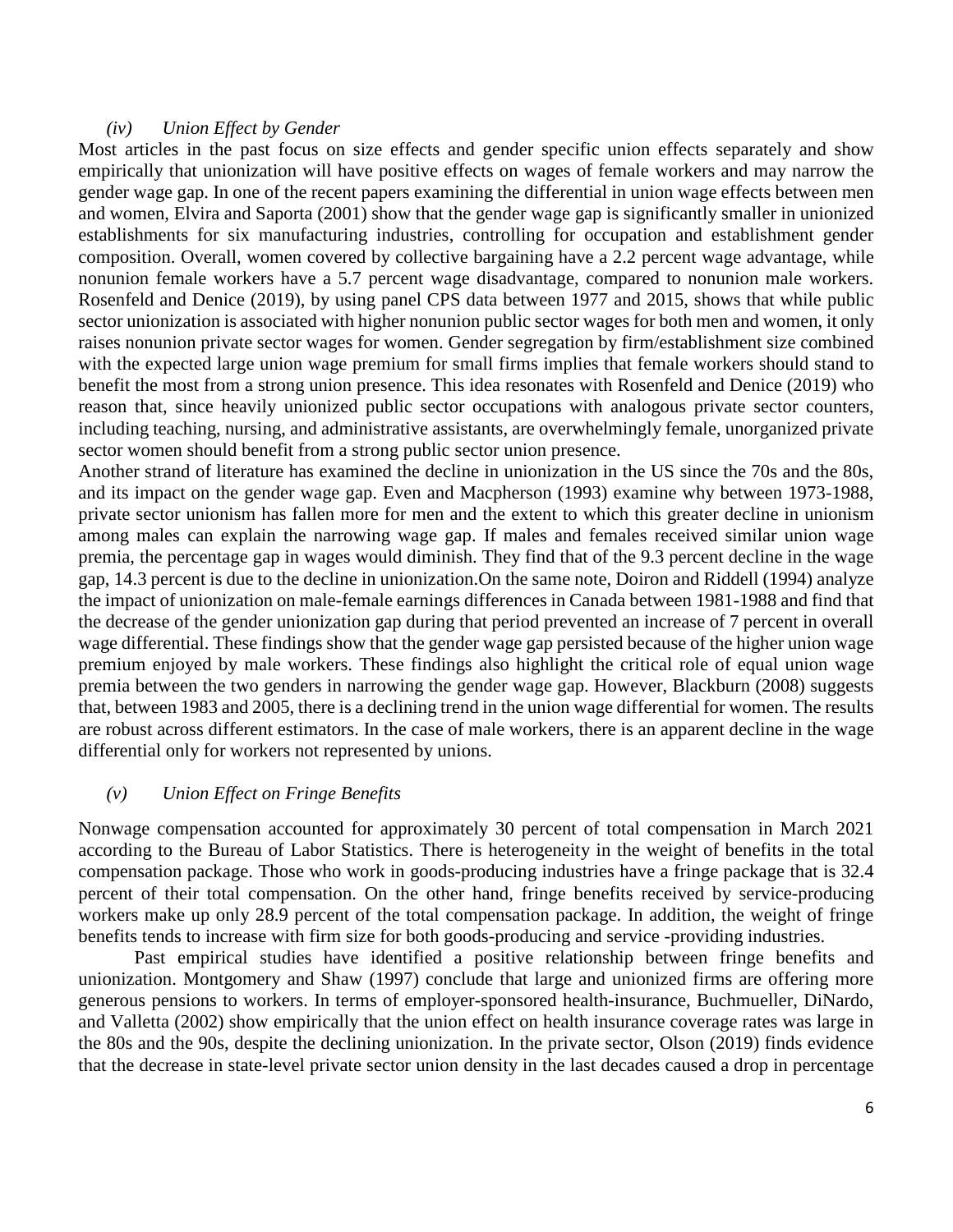of workers whose health insurance is covered by their employers. Wunnava and Ewing (1999) also show that unionization increases the probability of workers receiving fringe benefits including health insurance, life insurance, retirement pensions, and maternity leave. Similarly, Buchmueller, DiNardo, and Valletta (2005), using PSID and CPS data between 1972 and 1992, suggest that union workers consistently have more vacation, more likelihood of dental, health, maternity, retirement, and pension benefits, compared to nonunion workers with the same attributes. They also find that there was a decline in the magnitude of the fringe-benefit differentials over time, which is consistent with the decline in the union density and the potentially the decline in unions' influence. Recently, Knepper (2020) find that although there is no effect of unionization on wage, unionization increases annual average worker compensation by 7 percent to 10 percent. With the backdrop of the relevant issues discussed regarding the firm size, unions effects on wages/benefits for both genders, the methodology and data employed is presented in the next section.

#### **3. Data and methodology**

The data are from the National Longitudinal Surveys of Youth (NLSY), which has interviewed respondents annually from 1979 to 1994 and biannually since 1994. The preliminary results reported in this paper are based the NLSY79 data consists of persons who worked full time for pay for the waves 2000, 2002, 2004, 2006, 2008, 2010, and 2012 in the nonagricultural, private sector.

The author plans to update the reported results by including [rounds 26 (2014), and 27 (20160] in coming months. We categorize workers as belonging to one of the following three employer establishment sizes: *Size*1 (1 to 100 workers), *Size*2 (101 to 499 workers), and *Size*3 (500 or more workers). Workers are identified as being union or non-union members. See **Table III** for selected variable definitions and descriptive statistics of the overall sample as well as the sample disaggregated by gender and establishment size.

## **[Table III about here]**

The "fringe benefit" variables are based on responses to the question of whether or not the respondent's employer offers or makes available a particular benefit. Dummy variables are constructed such that they equal one (i.e.,  $P_i = 1$ ) if the respondent reported that his/her employer offered or provided the particular benefit, zero otherwise (i.e.,  $P_i = 0$ ). We focus on a total of *four* benefits<sup>3</sup>: medical, retirement, life insurance, and maternity (paternity) leave. As shown in Table III, the proportion of workers reporting the availability of benefits increases by establishment size for all of the fringe benefits for both genders.**<sup>4</sup>** The average of the natural log of wage also increased with establishment size for both genders. As one would expect, male wages are higher than their female counterparts for every firm size. The proportion of workers belonging to a union increased over all three size-categories for men, while for females, the union membership was slightly lower (20.0 percent) in the third category relative to the second category (21.4 percent). Since our main objective is to investigate the pattern of union-nonunion gender *(wage)* /*[benefit]* differentials across establishment sizes, the following is our empirical specification [eq. 1] based on a stacked sample of fulltime male and female workers:

$$
(lnwage_{it})/[P_{it}] = \alpha + \beta s_2(Size_{2})_{it} + \beta s_3(Size_{3})_{it} + \beta m s_1(MSize_{1})_{it} +\beta m s_2(MSize_{2})_{it} + \beta m s_3(MSize_{3})_{it} + \beta u_1(U_1)_{it} + \beta u_2(U_2)_{it} + \beta u_3(U_3)_{it} +
$$

7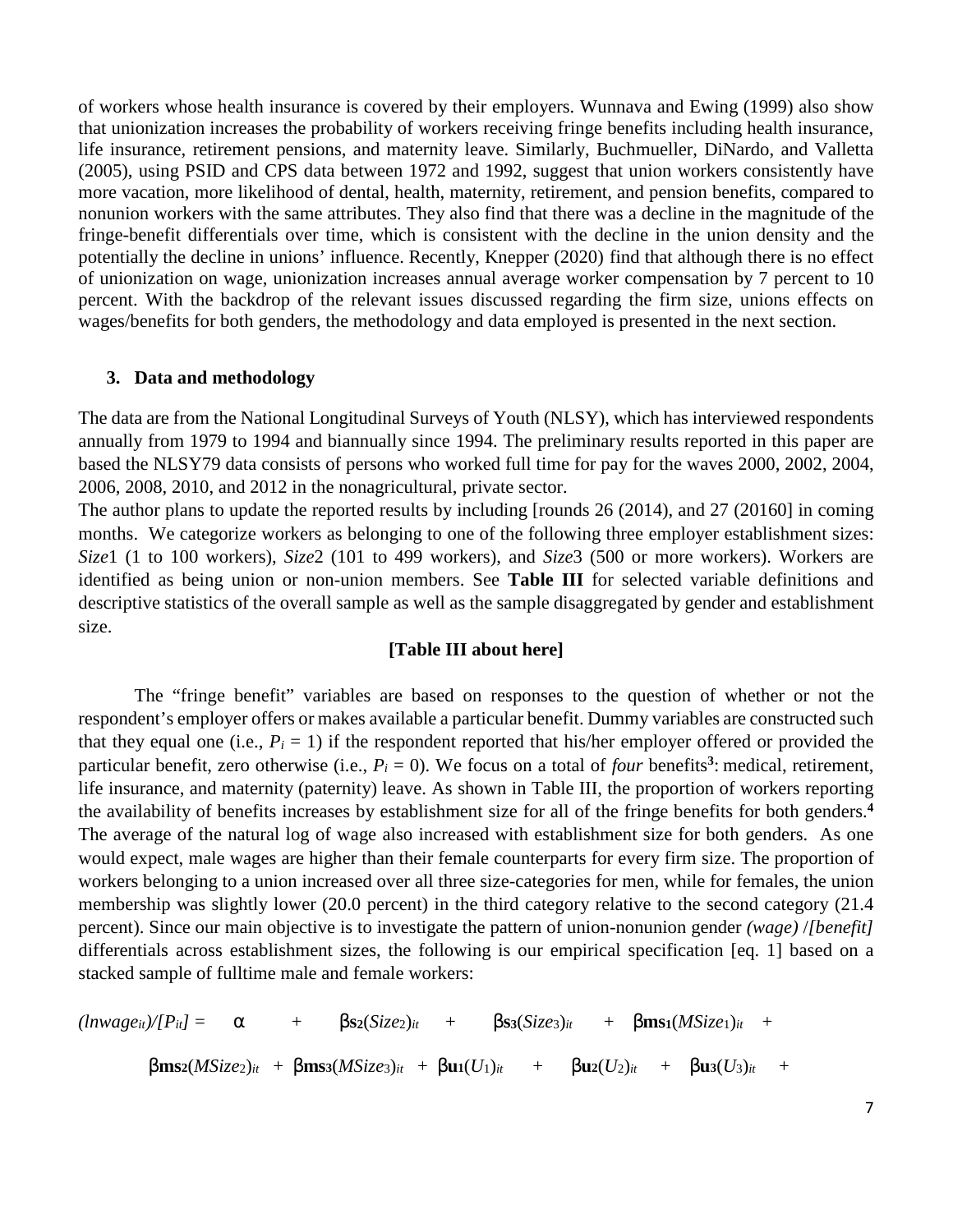β**mu1**(*MU*1)*it* + β**mu2**(*MU*2)*it* + β**mu3**(*MU*3)*it* + Other Controls\* + v*i* + ε*it* [**eq. 1]**

\*Other Controls: Age/Age<sup>2</sup>, vector of educational attainment dummies, Tenure/Tenure<sup>2</sup>, Marital Status, Number of Children, Race dummies, vector of Occupation dummies, vector of Industry dummies, and vector of Regional dummies.

The *two* dependent variables are *lnwage*<sub>*it*</sub> = natural logarithm of hourly wages of the respondent i in year t, and  $P_{it} = 1$  if the respondent i reported that his/her employer offered or provided the particular benefit in year t, zero otherwise;  $v_i$  = the random individual differences;  $\varepsilon_{it}$  = error tem.

Regarding the control variables, *Size*/*MSize* are vectors of establishment size/gender interaction terms. *Size*2 equals 1 for workers in the second establishment size [i.e., 101-499 workers] and 0 otherwise, *Size*3 equals 1 for workers in the third establishment size [i.e., 500 or more workers], and 0 otherwise (hence first establishment size [i.e., 100 or less workers] is the omitted category). *MSize* is a vector of interactions between *Size* and a male  $(M)$  dummy (= 1 if an observation belongs to a male, and 0 otherwise). Hence, β**ms<sup>i</sup>** captures the male establishment size differential relative to females (captured by β**si**), and the sum of (β**s<sup>i</sup>** + β**msi**) will be the establishment size effect for males.**<sup>5</sup>** Similarly, *U*/*MU* is a vector of unionestablishment size/gender interaction terms. *U*1 equals 1 for union workers in the smallest establishment size and 0 otherwise, *U*2 equals 1 for union workers in the second establishment size, and *U*3 equals 1 for union workers in the third establishment size.**<sup>6</sup>** The *MU* vector is entered into the model as an interaction between the *U* vector and a male (*M*) dummy. So, β**mu<sup>i</sup>** captures male union differentials relative to females (captured by  $\beta$ **u**<sub>i</sub>) for each of the establishment sizes. In other words, the sum of  $(\beta$ **u**<sub>i</sub> +  $\beta$ **mu**<sub>i</sub>) will be the union effect for males.

Given the richness of the NLSY79 data it is possible to construct a measure of work experience that represents actual weeks worked. There are several reasons why a measure of actual experience is preferred to using potential work experience (usually defined as age-education-6). Potential experience may understate the returns to experience because it does not draw a distinction between time working and time not working. This is particularly troublesome when estimating wages of persons who are more likely to have intermittent labor force participation. To circumvent this problem, we used 'Age' and 'Age<sup>2</sup>' in addition to 'Tenure' and 'Tenure<sup>2</sup>' at the current firm to capture the work experience of the respondent. Additionally, we include vectors of industry and occupation controls, which presumably capture much of the heterogeneity in monitoring technology not captured by establishment size. Other variables include controls for marital status, actual number of children in the household, race, education level (as measured by number of years of schooling completed), region, etc.

#### **4. Empirics**

Based on the descriptive statistics presented in **Table III** [Panels B and C], both male and female workers in medium [101-499]/larger [500 or more] establishments receive not only higher wages but also have a higher probability of participating in benefit programs than those in smaller [1-100] establishments. This reinforces the well-documented *'size'* effect. Further, from Table III [Panel A] one could note that workers employed in small firms  $[i.e., Size<sub>1</sub>]$  are the majority. They encompass 56.4% of the sample followed by medium size firms [i.e., Size<sub>2</sub>: 24.5%], and large size firms [i.e., Size<sub>3</sub>: 19%], respectively.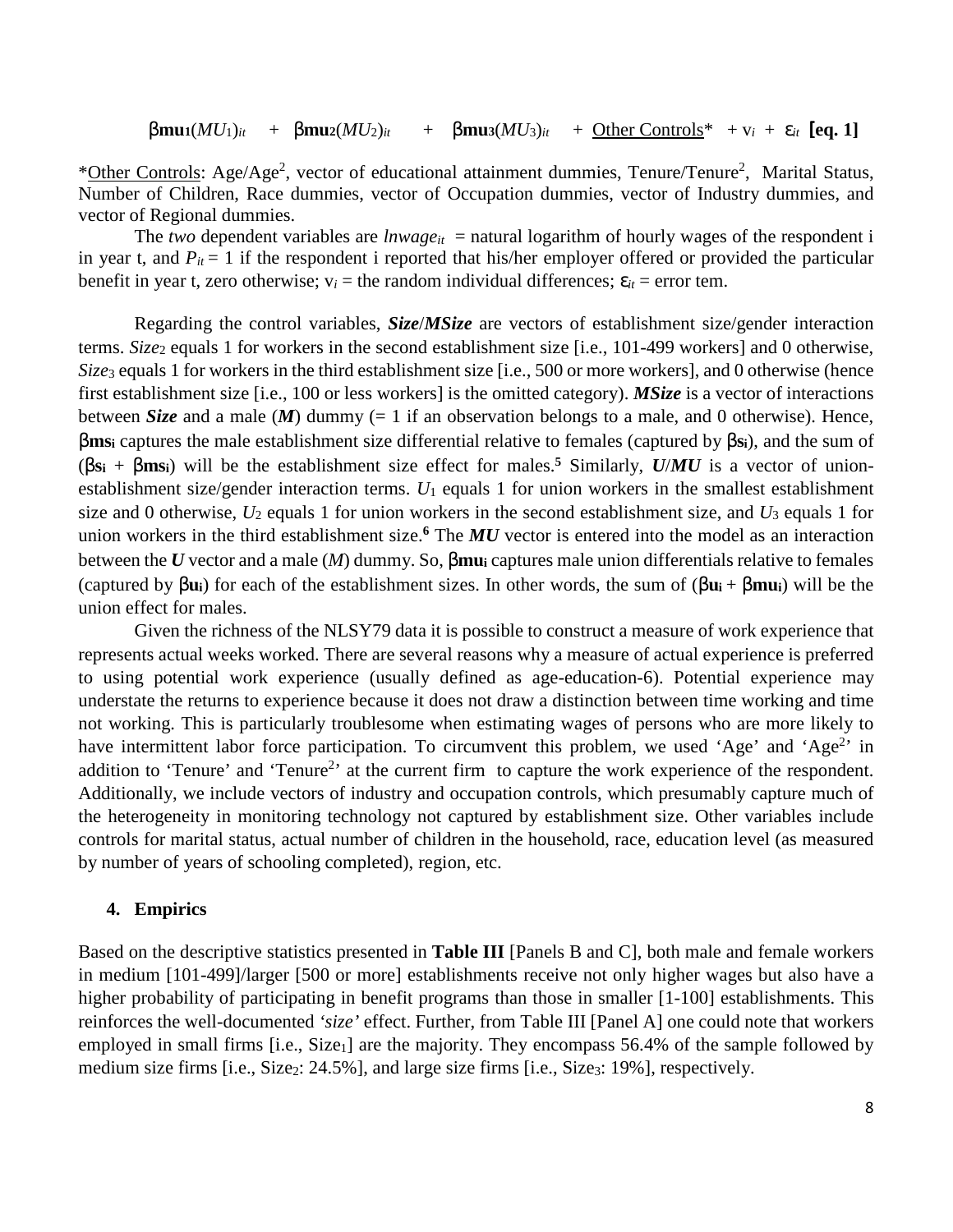The Radom Effects GLS lnwage model is presented in **Table IV**, and the Random Effects Logistic Regression results for each of the benefits considered in this paper are presented in **Tables V through VIII**. For robust checks, additional results are presented in **Tables IX**, and **X**.

## [**Table IV about here]**

#### *- lnwage wage model*:

Based on **Table IV** lnwage regression results, we find the evidence for both size effects (**S**) as well as threat effects (**T**). The firm size wage effects<sup>7</sup> are much larger for men (M+) than women. Specifically, in the mid-size firms the gender size differential favoring men is about 24.76 %  $[= e^{\Lambda}(0.29456 - 0.0733) - 1 \times 100]$ . This differential is about 23.1%  $[= e^{x}(.3387 - .13) - 1 \times 100]$  in the larger firms. The union wage effect seems to decrease with establishment size for both genders. This supports the argument that large nonunion firms pay higher wages to discourage the entrance of unions (i.e., the '*threat'* effect argument). Further, the union wage premium seems to be higher for males across firm sizes [specifically, for smaller firm  $14.2\%$  = e^(.133) - 1 x 100; for medium size firm 9.34% = e^(.0893) - 1 x 100; for larger firm 8.1% = e^(.078) - 1 x 100], relative to females  $[7.6\% = e^{\Lambda}(0.0733) - 1 \times 100; 5.6\% = e^{\Lambda}(0.0546) - 1 \times 100; 2.3\% = e^{\Lambda}(0.0225) - 1 \times 100; 2.3\% = e^{\Lambda}(0.0225)$ 100]. One could also note that the male-female wage gap for union members ranges from [6% = 13.3% - 7.3% for small firms; 3.5% = 8.9% - 5.4% for mid-size firms; and 5.5% = 7.8% - 2.3%]. This implies that unions across the firm sizes may have a role to play in achieving a narrowing of the gender union wage gap. In other words, not only the threat of unionization could reduce union wage premiums for both genders as firm size increases, but also play a critical role in narrowing gender wage gap.

## **[Table V about here]**

## *-logistic models:*

Given the qualitative nature of dependent variables (which take a value of '1' if a particular fringe is offered or provided by the employer; '0' otherwise) and the longitudinal nature of our data, we estimated the above model for each of the fringe benefits by a random effects logit model.<sup>8</sup> As an alternative to a logit, one may employ a LPM (i.e., linear probability model).<sup>9</sup> The summary<sup>10</sup> of random effects estimates of logistic regression models for four benefits [i.e., 'med', 'retire', 'lifeins', and 'matlv'] are presented in **Tables V through VIII**. The corresponding *marginal probabilities* are reported for both genders (for females: in column **[5]**, and for males: in column **[10]**).

An intuitive interpretation of reported marginal probabilities is in order. For example, the reported marginal probabilities for females in **Table V** [column 5] could be interpreted as follows: The workers in the medium firm size category [i.e., Size2] and larger firm size category [i.e., Size3] have a 4.2% and 3.9%, respectively, *higher* probability of employer provided 'medical' insurance relative to the smaller firm size [i.e., omitted category]. This finding could be collaborated with some of the existing literature. According to Abraham et.al. (2009) workers employed at small establishments are less likely to be offered medical (health) insurance than workers in large establishments. Based on their benefit comparison analysis, the authors attribute those prohibitively expensive administrative costs as a major obstacle for smaller firms to offer health insurance. Glauber and Young (2015) focusing on working women also documented significant size effect as well as a strong union effect in providing maternity leave and medical (health) insurance. They also provide strong evidence that for select family-friendly benefits, urban women fare better than rural women do. In an earlier study, Rand and Tarp (2011) showed that female owned small and medium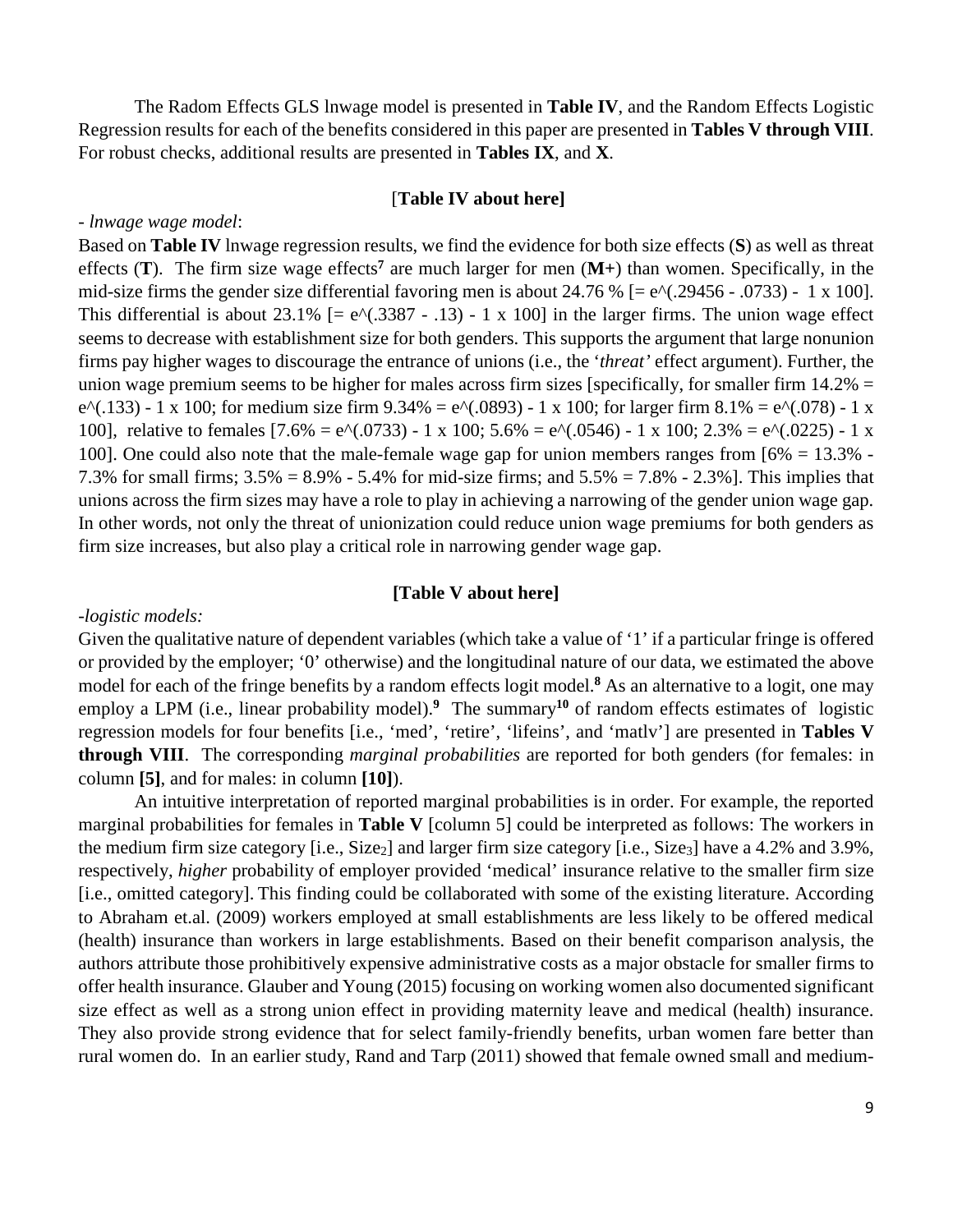sized firms in Vietnam had a higher coverage of maternity leave with pay and medical (health) insurance than the firms owned by males.

The reported marginal probabilities for  $U_1$ ,  $U_2$ , and  $U_3$  could be interpreted as the female union workers have a 3.2%, 2.2%, and 2%, respectively, *higher* probability of employer provided 'medical' insurance than their non-union counterparts, in each of the firm sizes. Similar logic could be used to interpret the reported marginal probabilities for males. Specifically, column 10 of Table V indicate that the male union workers have a 3.8%, 1% *higher* probability of employer provided 'medical' insurance than their non-union counterparts, in small and medium size firms, respectively. For the largest firm size, there seems to be no difference between male union and nonunion workers with respect to the provision of medical insurance.

## **[Tables VI/VII/VIII about here]**

For both genders, union-nonunion benefit differentials for retirement [see **Table VI**] decrease with the size of the establishment. Specifically, the female marginal probabilities reported in column [5] for  $U_1$ ,  $U_2$ , and U3 are 8.7%, 3.8%, and 1.4%, respectively. While for the males reported in column, [10] are 10.3%, 5.3%, and 3.1%, respectively. One could find a similar pattern for life insurance [see Table **VII**]. This once again supports the union threat effects argument that the union-nonunion benefit differentials are inversely related to the firm size. As per the results reported in Table **VIII**, regarding the availability of maternity (paternity) leave (usually valued highly by females), the size effects for females (refer to column [5]: Size<sub>2</sub> = 15%;  $Size_3 = 15.8\%$ ) are much larger/stronger than for males (refer to column [10] corresponding entries). Further, we also see evidence for union threat effect argument for both genders with respect to this benefit. Accordingly, unions could use availability of this highly valued fringe benefit in attracting workers of both genders irrespective of the firm size.

## **5. Conclusion**

Based on the empirics presented in this paper, it is evident that both male and female workers in medium/larger establishments receive not only *higher* wages but also have a *higher* probability of participating in the benefit programs provided by the employer [such as medical/health insurance, life insurance, maternity/paternity leave, and retirement] than those in smaller establishments. This reinforces the well-documented *'size'* effect. Further, the firm size wage effects are much larger for men than women. The union wage effect decreases with establishment size for both genders. This supports the argument that large nonunion firms pay higher wages to discourage the entrance of unions (i.e., the '*threat'* effect argument). In addition, the union wage premium is higher for males across firm sizes relative to females though the gender gap is inversely related to the firm size. This implies that unions in the large establishments may have a role to play in achieving a narrowing of the gender union wage gap.

Further, there seems to be noticeable gender differences in estimated union effects on employer provided fringe benefits. Accordingly, unions should not treat both genders similarly with respect to wages and benefits. For example, unions may be successful in attracting more female workers to join the unions, if unions could play an active role in making those benefits valued most by females. Therefore, the findings of this study could be beneficial for making necessary modifications to our labor policy.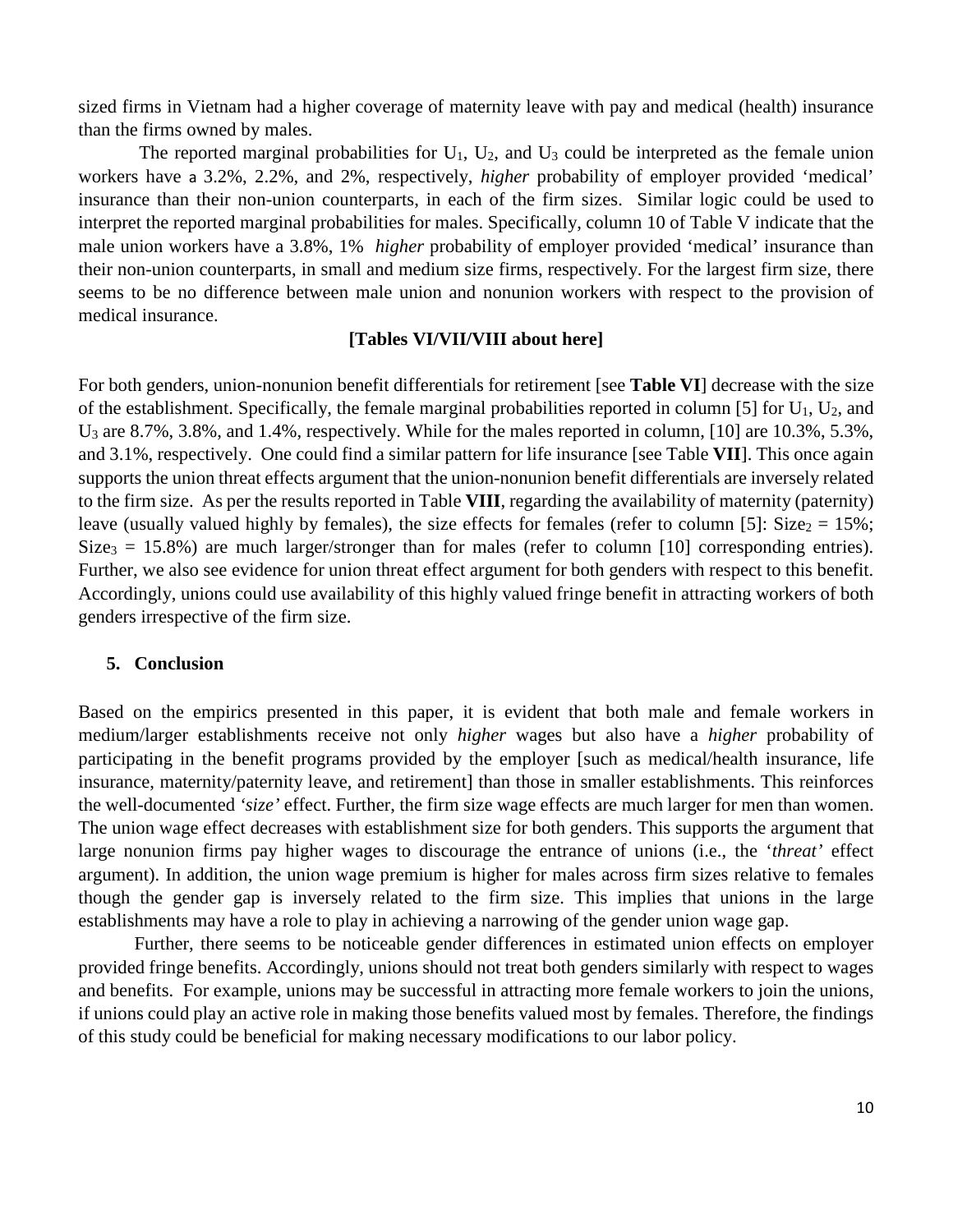# **Notes**

<sup>1</sup> In a recent paper published in this journal, Artz (2011) demonstrated that this supports the hypothesis of 'voice effect of unions'. Specifically, the unions should be pushing for those family friendly benefits that are valued by females to increase their membership.

**<sup>2</sup>**These data are biannual consisting of the years 2000, 2002, 2004, 2006, 2008, 2010, 2012, 2014, and 2016.

 $3$  The correlations between tenure and availability of fringe benefits were relatively low. Specifically, correlations were 0.2194 (medical), 0.2246 (retirement), 0.2035 (life insurance), and 0.1917 (maternity (paternity) leave). Hence, the presence of certain benefits does not seem to have any significant effect on tenure.

**<sup>4</sup>** This phenomenon is known as '*small firm hypothesis*'. Focusing on availability of employer provided health insurance, Cebula (2008) empirically showed that the greater the percentage of firms in the U.S. that are '*small*', the greater the percentage of the population that can be expected to be without health insurance.

 $5$  (*MSize*<sub>1</sub>)<sub>*i*</sub> is included in the specification to capture the differential effect of first establishment size on males. To avoid the problem of perfect multicollinearity, "pure" dummy variable M is omitted from the specification.

<sup>6</sup> For a justification of introducing establishment specific union dummy variables as well as gender specific union dummy variables into the model, see Wunnava and Ewing (2000).

**<sup>7</sup>** Rickne (2014) using the Chinese data showed that the 'size effect' on wages was supported for the firms in the private sector and *not* for the firms in the state-owned sector. In fact, he found that there seems to be a negative size effect in the public sector. The most plausible explanation for this result is that larger firms in China employ a higher ratio of blue-collar workers relative to white-collar workers.

**8** The Breusch and Pagan [BP] Lagrangian multiplier test to see whether a random effects model is preferred to the pooled OLS for the lnwage model was conducted. The test statistic was highly significant and hence the random effects method is employed for the lnwage model. Please refer to Table IV for the BP test results. Similarly, a Likelihood Ratio [LR] test could be conducted to see whether a random effects logit is preferred to a regular logit model for pooled data. For all four benefits, the LR test is highly significant and hence the random effects model is employed. These results could be obtained upon a request.

**9** However, the LPM based predicted probabilities were *unbounded*. Specifically, there were 10.3% for 'med', 8% for 'retire', 4.4% for 'lifeins', and 4% for 'matly' with the predicted probabilities  $> 1$ . Accordingly, a logit model (which ensures *bounded* probabilities) is preferred to a LPM.

**10** Full regression results can be obtained upon a request.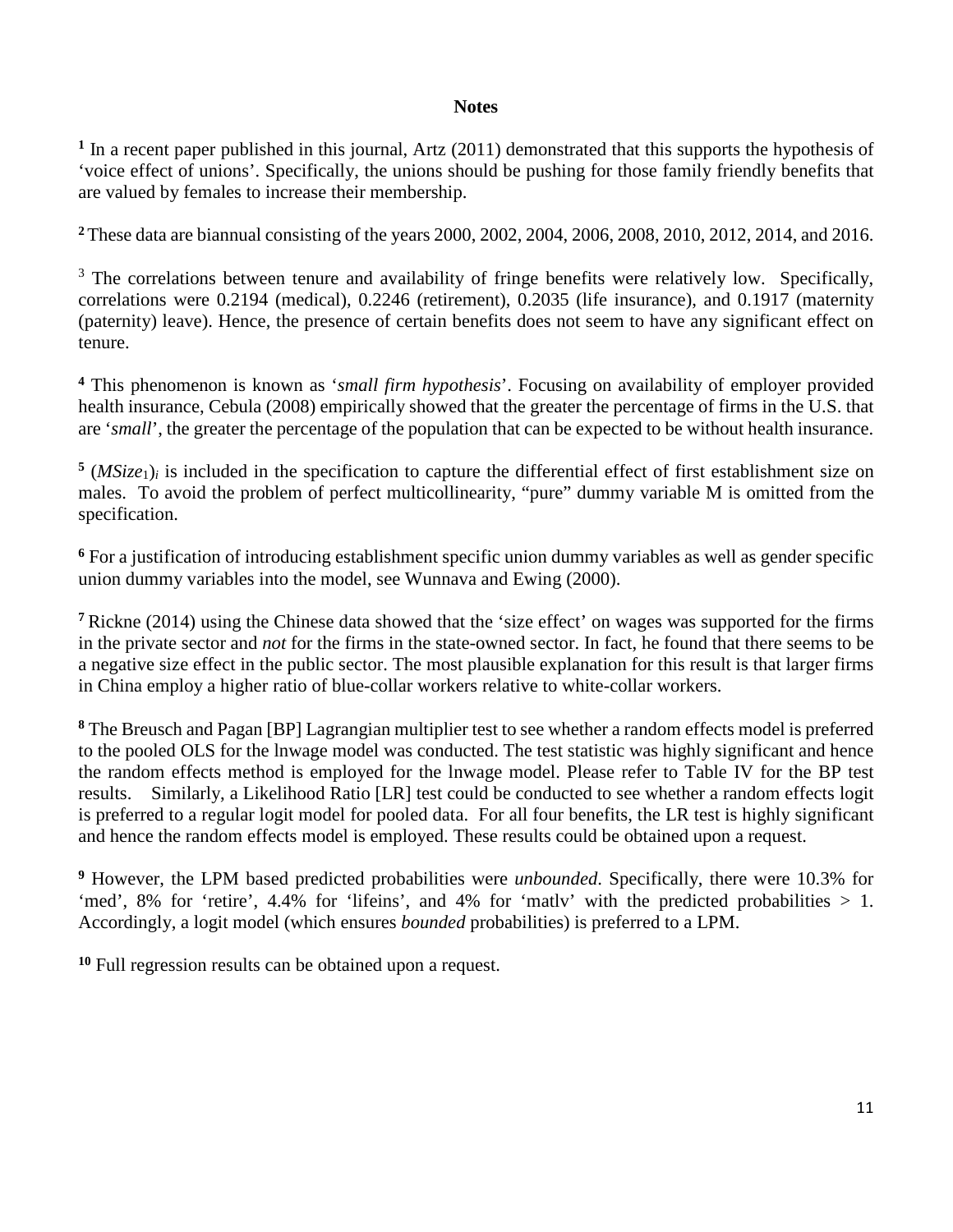## **Bibliography**

- Abraham, Jean Marie, Thomas DeLeire, and Anne Beeson Royalty. 2009. "Access to Health Insurance at Small Establishments: What Can We Learn from Analyzing Other Fringe Benefits?" *INQUIRY: The Journal of Health Care Organization, Provision, and Financing* 46 (3): 253–73. https://doi.org/10.5034/inquiryjrnl\_46.03.253.
- Allgulin, Magnus, and Tore Ellingsen. 2002. "Monitoring and Pay." *Journal of Labor Economics* 20 (2): 201–16. https://doi.org/10.1086/338214.
- Artz, Benjamin. 2011. "The Voice Effect of Unions: Evidence from the US." *Journal of Labor Research* 32 (4): 326–35. https://doi.org/10.1007/s12122-011-9115-8.
- Barth, Erling, Alex Bryson, and Harald Dale-Olsen. 2020. "Union Density Effects on Productivity and Wages." *The Economic Journal* 130 (631): 1898–1936. https://doi.org/10.1093/ej/ueaa048.
- Belman, Dale, John S. Heywood, and John Lund. 1997a. "Public Sector Earnings and the Extent of Unionization." *ILR Review* 50 (4): 610–28. https://doi.org/10.1177/001979399705000404.
- ———. 1997b. "Public Sector Earnings and the Extent of Unionization." *ILR Review* 50 (4): 610–28. https://doi.org/10.1177/001979399705000404.
- Belman, Dale L., and Paula B. Voos. 1993. "Wage Effects of Increased Union Coverage: Methodological Considerations and New Evidence." *ILR Review* 46 (2): 368–80. https://doi.org/10.1177/001979399304600210.
- Blackburn, Mckinley L. 2008. "Are Union Wage Differentials in the United States Falling?" *Industrial Relations: A Journal of Economy and Society* 47 (3): 390–418. https://doi.org/10.1111/j.1468-232X.2008.00526.x.
- Bloom, Nicholas, Fatih Guvenen, Benjamin S. Smith, Jae Song, and Till von Wachter. 2018. "The Disappearing Large-Firm Wage Premium." *AEA Papers and Proceedings* 108 (May): 317–22. https://doi.org/10.1257/pandp.20181066.
- Brown, C., and J. Pechman. n.d. "Union Maids: Unions and the Female Work Force." In *Gender in the Workplace*. Washington, DC: Brookings Institution.
- Brown, Charles, and James Medoff. 1989. "The Employer Size-Wage Effect." *Journal of Political Economy* 97 (5): 1027–59. https://doi.org/10.1086/261642.
- Buchmueller, Thomas C., John E. DiNardo, and Robert G. Valletta. 2005. "A Submerging Labor Market Institution? Unions and the Nonwage Aspects of Work." In Emerging Labor Market Institutions for the Twenty-First Century. Chicago, Ill., United States, Chicago, Ill.: The University of Chicago Press.
- Buchmueller, Thomas C., John Dinardo, and Robert G. Valletta. 2002. "Union Effects on Health Insurance Provision and Coverage in the United States." ILR Review 55 (4): 610–27. https://doi.org/10.1177/001979390205500403.
- Campbell, Carl M. 1993. "Do Firms Pay Efficiency Wages? Evidence with Data at the Firm Level." *Journal of Labor Economics* 11 (3): 442–70. https://doi.org/10.1086/298303.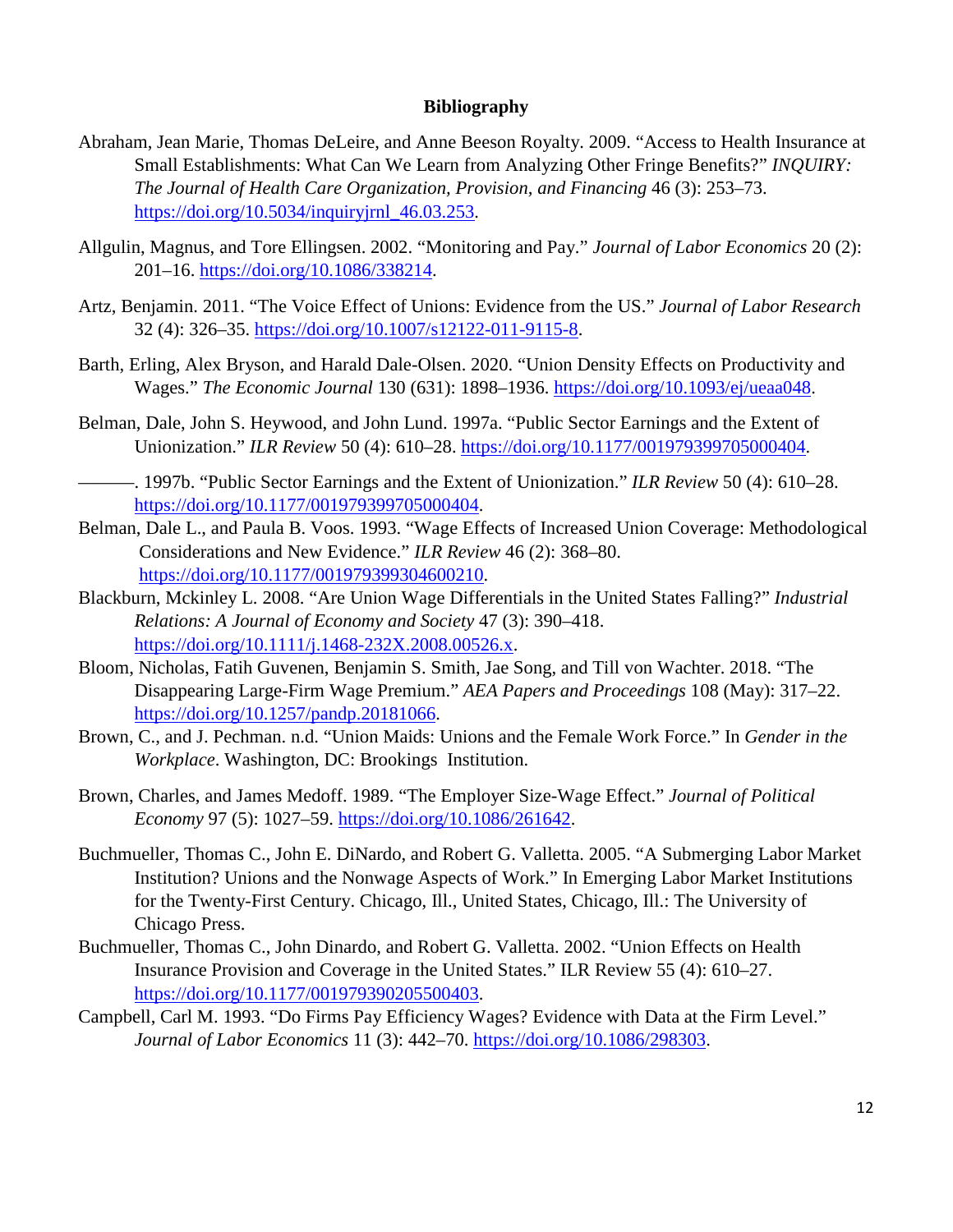- Cappelli, Peter, and Keith Chauvin. 1991. "An Interplant Test of the Efficiency Wage Hypothesis\*." *The Quarterly Journal of Economics* 106 (3): 769–87. https://doi.org/10.2307/2937926.
- Cebula, Richard J. 2008. "Small Firm Size and Health Insurance: A Private Enterprise Perspective." *Journal of Private Enterprise* 24 (Fall 2008): 51–77.
- Champlin, Dell. 1995. "Understanding Job Quality in an Era of Structural Change: What Can Economics Learn from Industrial Relations?" *Journal of Economic Issues* 29 (3): 829–41. https://doi.org/10.1080/00213624.1995.11505711.
- Doeringer, P.B., and M. J. Piore. 1971. *Internal Labor Markets and Manpower Analysis*. Lexington, MA: D.C. Heath and Company.
- Doiron, Denise J., and W. Craig Riddell. 1994. "The Impact of Unionization on Male-Female Earnings Differences in Canada." The Journal of Human Resources 29 (2): 504–34. https://doi.org/10.2307/146108.
- Dunn, L. F. 1986. "Work Disutility and Compensating Differentials: Estimation of Factors in the Link between Wages and Firm Size." *The Review of Economics and Statistics* 68 (1): 67–73. https://doi.org/10.2307/1924929.
- Dunne, Timothy, and James A. Schmitz. 1995. "Wages, Employment Structure and Employer Size-Wage Premia: Their Relationship to Advanced-Technology Usage at US Manufacturing Establishments." Economica 62 (245): 89–107. https://doi.org/10.2307/2554777.
- ELVIRA, MARTA M., and ISHAK SAPORTA. 2001. "How Does Collective Bargaining Affect the Gender Pay Gap?" Work and Occupations 28 (4): 469–90. https://doi.org/10.1177/0730888401028004005.
- Evans, David S., and Linda S. Leighton. 1989. "Why Do Smaller Firms Pay Less?" *The Journal of Human Resources* 24 (2): 299–318. https://doi.org/10.2307/145858.

Even, William E., and David A. Macpherson. 1993. "The Decline of Private-Sector Unionism and the Gender Wage Gap." *The Journal of Human Resources* 28 (2): 279–96. https://doi.org/10.2307/146204.

- Farber, Henry S, Daniel Herbst, Ilyana Kuziemko, and Suresh Naidu. 2021. "Unions and Inequality over the Twentieth Century: New Evidence from Survey Data\*." The Quarterly Journal of Economics 136 (3): 1325–85. https://doi.org/10.1093/qje/qjab012.
- Farber, Henrys. 2005. "Nonunion Wage Rates and the Threat of Unionization." ILR Review 58 (3): 335– 52. https://doi.org/10.1177/001979390505800302.
- Freeman, Richard B., and James L. Medoff. 1982. "Substitution Between Production Labor and Other Inputs in Unionzed and Nonunionized Manufacturing." *The Review of Economics and Statistics* 64 (2): 220–33. https://doi.org/10.2307/1924301.
- ———. 1984. *What Do Unions Do?* New York, N.Y., United States: Basic Books, Inc.
- Garicano, Luis, and Esteban Rossi-Hansberg. 2006. "Organization and Inequality in a Knowledge Economy\*." *The Quarterly Journal of Economics* 121 (4): 1383–1435. https://doi.org/10.1093/qje/121.4.1383.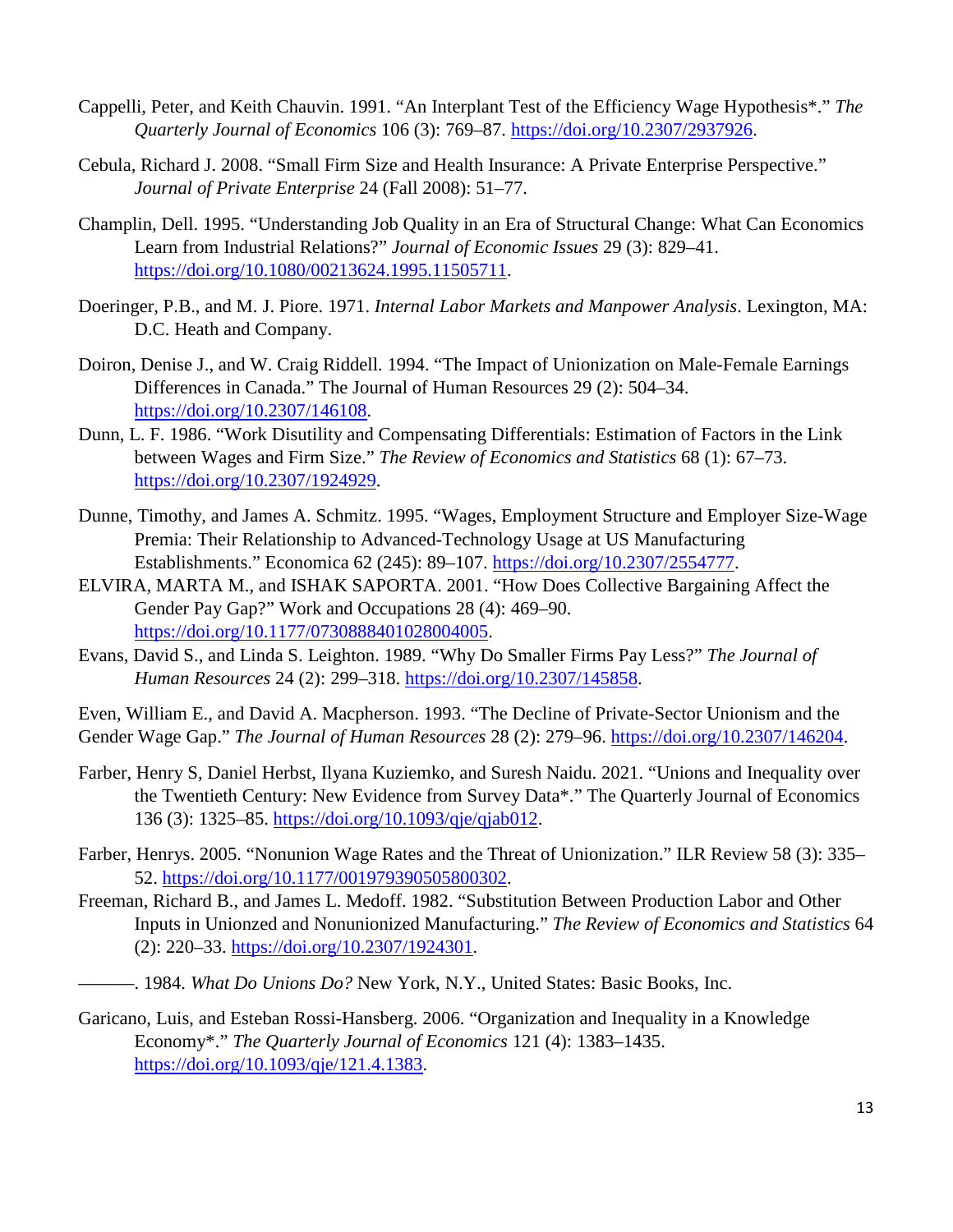- Gibson, John, and Steven Stillman. 2009. "Why Do Big Firms Pay Higher Wages? Evidence from an International Database." *The Review of Economics and Statistics* 91 (1): 213–18. https://doi.org/10.1162/rest.91.1.213.
- Glauber, Rebecca, and Justin Robert Young. 2015. "On the Fringe: Family-Friendly Benefits and the Rural–Urban Gap Among Working Women." *Journal of Family and Economic Issues* 36 (1): 97– 113. https://doi.org/10.1007/s10834-014-9418-z.
- HARTMANN, HEIDI, ROBERTA SPALTER-ROTH, and NANCY COLLINS. 1994. "What Do Unions Do For Women ?" *Challenge* 37 (4): 11–18.
- Idson, Todd L., and Walter Y. Oi. 1999. "Workers Are More Productive in Large Firms." *American Economic Review* 89 (2): 104–8. https://doi.org/10.1257/aer.89.2.104.
- Krueger, Alan B. 1991. "Ownership, Agency, and Wages: An Examination of Franchising in the Fast Food Industry\*." *The Quarterly Journal of Economics* 106 (1): 75–101. https://doi.org/10.2307/2937907.
- Kruse, Douglas. 1992. "Supervision, Working Conditions, and the Employer Size-Wage Effect." *Industrial Relations: A Journal of Economy and Society* 31 (2): 229–49. https://doi.org/10.1111/j.1468-232X.1992.tb00307.x.
- Lallemand, Thierry, Robert Plasman, and François Rycx. 2005. "Why Do Large Firms Pay Higher Wages? Evidence from Matched Worker‐firm Data." Edited by Benoit Mahy, Robert Plasman, and Francois Rycx. *International Journal of Manpower* 26 (7/8): 705–23. https://doi.org/10.1108/01437720510628149.
- ———. 2007. "The Establishment-Size Wage Premium: Evidence from European Countries." *Empirica*  34 (5): 427–51. https://doi.org/10.1007/s10663-007-9042-3.
- Lester, Richard. 1967. "Pay Differentials by Size of Establishment." *Industrial Relations: A Journal of Economy and Society* 7 (1): 57–67. https://doi.org/10.1111/j.1468-232X.1967.tb01063.x.
- Lewis, H. Gregg. 1963. *Unionism and Relative Wages in the United States: An Empirical Inquiry*. University of Chicago Press.
- Masters, Stanley H. 1969. "An Interindustry Analysis of Wages and Plant Size." *The Review of Economics and Statistics* 51 (3): 341–45. https://doi.org/10.2307/1926568.
- Mellow, Wesley. 1982. "Employer Size and Wages." *The Review of Economics and Statistics* 64 (3): 495–501. https://doi.org/10.2307/1925949.
- Montgomery, Edward, and Kathryn Shaw. 1997. "Pensions and Wage Premia." *Economic Inquiry* 35 (3): 510–22. https://doi.org/10.1111/j.1465-7295.1997.tb02028.x.
- Morissette, René. 1993. "Canadian Jobs and Firm Size: Do Smaller Firms Pay Less?" *The Canadian Journal of Economics / Revue Canadienne d'Economique* 26 (1): 159–74. https://doi.org/10.2307/135851.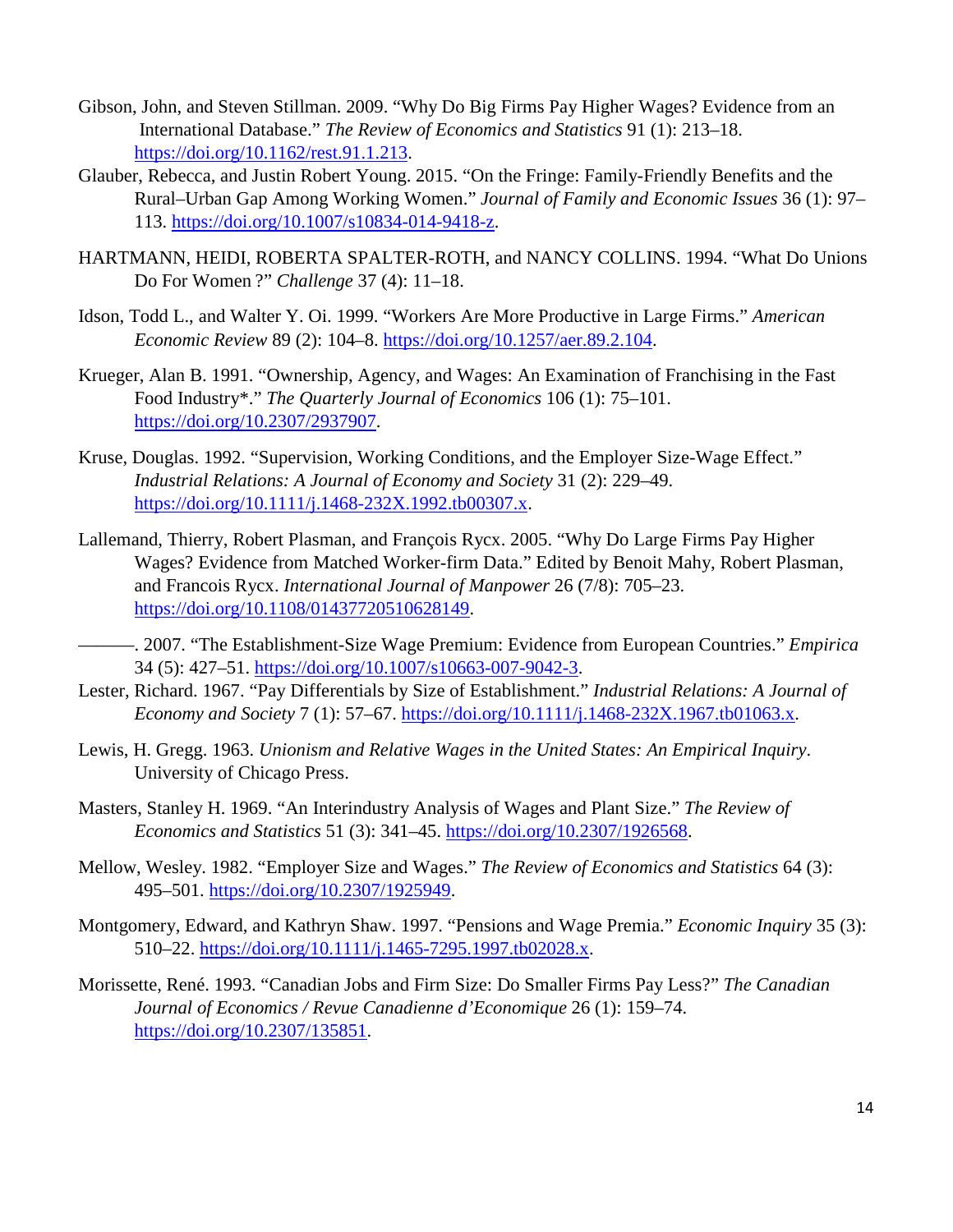- Neumark, David, and Michael L. Wachter. 1995. "Union Effects on Nonunion Wages: Evidence from Panel Data on Industries and Cities." *ILR Review* 49 (1): 20–38. https://doi.org/10.1177/001979399504900102.
- Oaxaca, Ronald L. 1975. "Estimation of Union/Nonunion Wage Differentials within Occupational/Regional Subgroups." *The Journal of Human Resources* 10 (4): 529–37. https://doi.org/10.2307/144990.
- Okunade, Albert Ade, Phanindra V. Wunnava, and Michael D. Robinson. 1990. "Union-Nonunion Compensation Differentials across Plant Sizes: Evidence from CPS 1983." *Small Business Economics* 2 (4): 313–17. https://doi.org/10.1007/BF00401627.
- Okunade, Albert Ade., Phanindra V. Wunnava, and Michael D. Robinson. 1992. "Union-Nonunion Compensation Differentials and Industry Structure." *Economics Letters* 39 (3): 329–37. https://doi.org/10.1016/0165-1765(92)90270-9.
- Olson, Craig A. 2019. "Union Threat Effects and the Decline in Employer-Provided Health Insurance." *ILR Review* 72 (2): 417–45. https://doi.org/10.1177/0019793918818812.
- Parsley, C. J. 1980. "Labor Union Effects on Wage Gains: A Survey of Recent Literature." *Journal of Economic Literature* 18 (1): 1–31.
- Pedace, Roberto. 2010. "Firm Size-Wage Premiums: Using Employer Data to Unravel the Mystery." *Journal of Economic Issues* 44 (1): 163–82. https://doi.org/10.2753/JEI0021-3624440108.
- Polachek, Solomon W., Phanindra V. Wunnava, and Michael T. Hutchins. 1986a. "Union Effects on Wages and Wage Growth." *Economics Letters* 21 (3): 297–303. https://doi.org/10.1016/0165- 1765(86)90191-6.
- ———. 1986b. "Union Effects on Wages and Wage Growth." *Economics Letters* 21 (3): 297–303. https://doi.org/10.1016/0165-1765(86)90191-6.
	- ———. 1987. "Panel Estimates of Union Effects on Wages and Wage Growth." *The Review of Economics and Statistics* 69 (3): 527–31. https://doi.org/10.2307/1925543.
- Rand, John, and Finn Tarp. 2011. "Does Gender Influence the Provision of Fringe Benefits? Evidence From Vietnamese SMEs." *Feminist Economics* 17 (1): 59–87. https://doi.org/10.1080/13545701.2010.542003.
- Rickne, Johanna. 2014. "Firm Size and Work Compensation in China." *China & World Economy* 22 (1): 67–82. https://doi.org/10.1111/j.1749-124X.2014.12053.x.
- Robinson, M. D., and P. V. Wunnava. n.d. "Discrimination and Efficiency Wages: Estimates of the Role of Efficiency Wages in Male/Female Wage Differentials." In *New Approaches to Economic and Social Analyses of Discrimination*. New York: Praeger Publishers.
- Robinson, Michael D., and Phanindra V. Wunnava. 1991. "Plant Size, Tenure, and Discrimination in Internal Labor Markets: Evidence on Sex Differentials." *Economics Letters* 36 (2): 197–202. https://doi.org/10.1016/0165-1765(91)90189-R.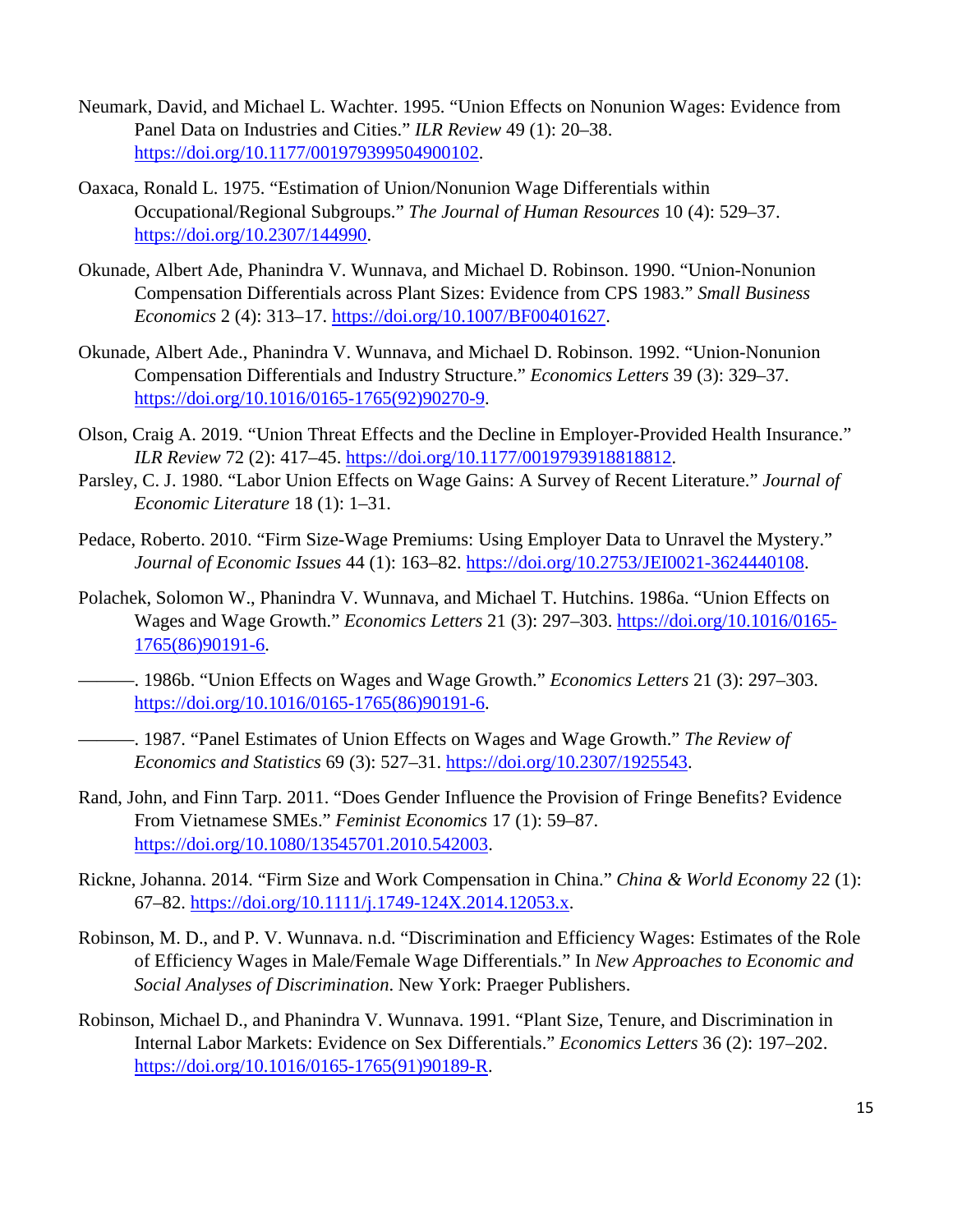- Rosenfeld, Jake, and Patrick Denice. 2019. "What Do Government Unions Do? Public Sector Unions and Nonunion Wages, 1977–2015." *Social Science Research* 78 (February): 41–56. https://doi.org/10.1016/j.ssresearch.2018.10.011.
- Taschereau-Dumouchel, Mathieu. 2020. "The Union Threat." *The Review of Economic Studies* 87 (6): 2859–92. https://doi.org/10.1093/restud/rdaa027.
- Troske, Kenneth R. 1999. "Evidence on the Employer Size-Wage Premium from Worker-Establishment Matched Data." *The Review of Economics and Statistics* 81 (1): 15–26. https://doi.org/10.1162/003465399557950.
- Voos, Paula B. 1983. "Union Organizing: Costs and Benefits." *ILR Review* 36 (4): 576–91. https://doi.org/10.1177/001979398303600404.
- Waddoups, C. Jeffrey. 2008. "Unions and Wages in Australia: Does Employer Size Matter?" *Industrial Relations: A Journal of Economy and Society* 47 (1): 136–44. https://doi.org/10.1111/j.1468-232X.2008.00508.x.
- Wunnava, Phanindra V., and Bradley T. Ewing. 1999. "Union-Nonunion Differentials and Establishment Size: Evidence from the NLSY." *Journal of Labor Research* 20 (2): 177–83. https://doi.org/10.1007/s12122-999-1012-z.
- ———. 2000. "Union-Nonunion Gender Wage and Benefit Differentials across Establishment Sizes." *Small Business Economics* 15 (1): 47–57. https://doi.org/10.1023/A:1026593429470.
- Wunnava, Phanindra V., and Albert A. Okunade. 1991. "Cross-Sectional versus Panel Estimates of Union Wage Effects: Evidence from PSID." *Economics Letters* 35 (1): 105–10. https://doi.org/10.1016/0165-1765(91)90113-Y.
- Wunnava, Phanindra V., and Albert Ade Okunade. 1996. "Countercyclical Union Wage Premium? Evidence for the 1980s." *Journal of Labor Research* 17 (2): 289–96. https://doi.org/10.1007/BF02685846.
- Wunnava, Phanindra V., and Noga O. Peled. 1999. "Union Wage Premiums by Gender and Race: Evidence from PSID 1980–1992." *Journal of Labor Research* 20 (3): 415–23. https://doi.org/10.1007/s12122-999-1008-8.
- Zábojník, Jan, and Dan Bernhardt. 2001. "Corporate Tournaments, Human Capital Acquisition, and the Firm Size—Wage Relation." *The Review of Economic Studies* 68 (3): 693–716. https://doi.org/10.1111/1467-937X.00186.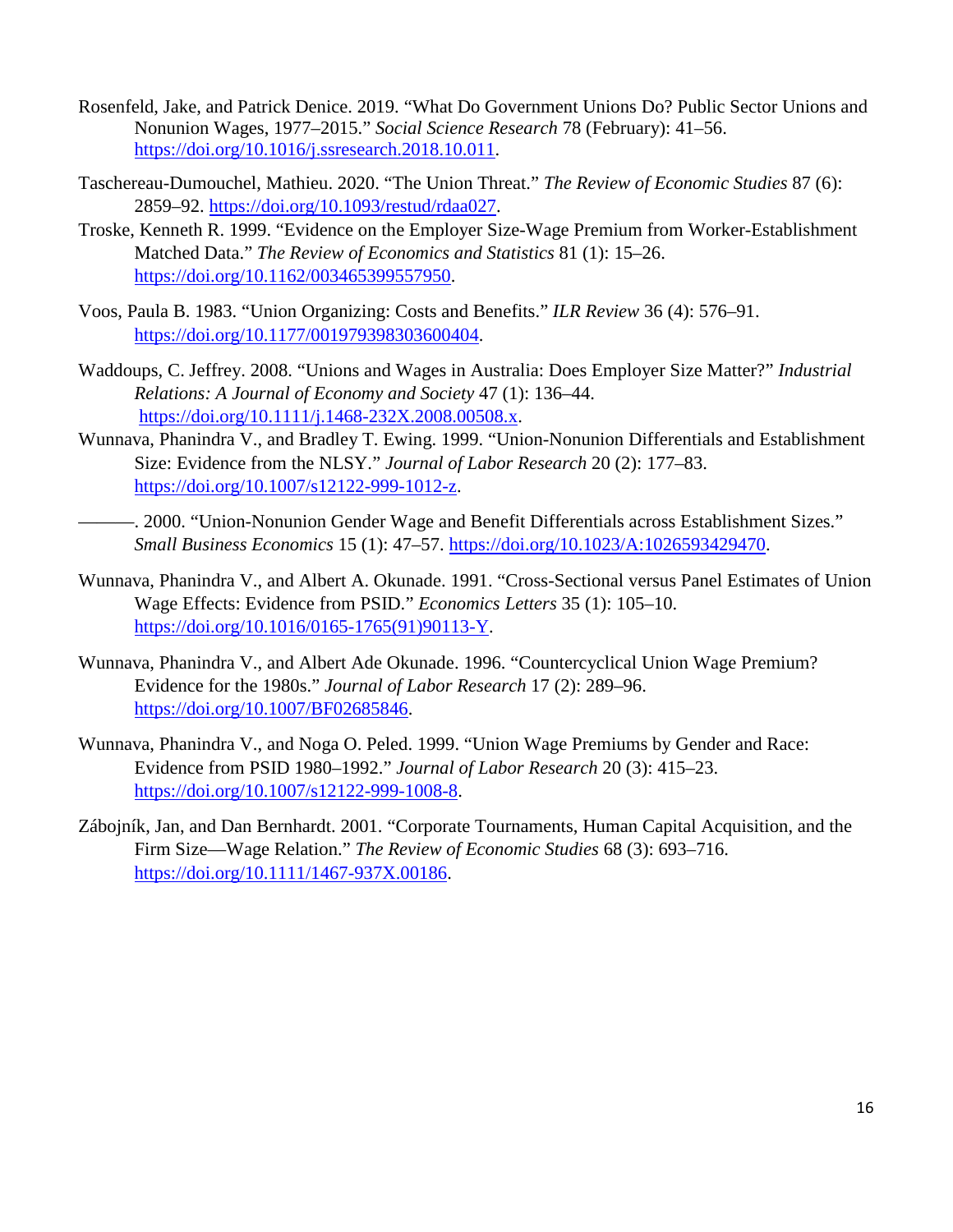## **Empirics**

Table I: Employer costs per hour for employee compensation and costs as a % of total compensation: Private industry workers, by establishment size **[September 2021]**

|                           | 1-99 workers   | 100-499 workers | $500$ workers + |  |  |
|---------------------------|----------------|-----------------|-----------------|--|--|
|                           | Cost [%]       | Cost [%]        | Cost [%]        |  |  |
| <b>Total Compensation</b> | $$31.03$ [100] | $$38.06$ [100]  | \$54.80 [100]   |  |  |
| <b>Wages and salaries</b> | 23.12 [74.5]   | $26.63$ [70.0]  | 35.71 [65.2]    |  |  |
| <b>Total benefits</b>     | 7.91 [25.5]    | 11.43 [30.0]    | 19.09 [34.8]    |  |  |

**Source** https://www.bls.gov/news.release/ecec.htm (Table 6. Accessed 12/25/2021)

**Table II:** Private industry, by major industry group and establishment size and bargaining status: Cost per hour worked **[September 2021]**

|                                            | Compensation [%] | W&S[%]          | <b>Benefits</b> [%] |
|--------------------------------------------|------------------|-----------------|---------------------|
| A. Goods-producing industries <sup>1</sup> | \$41.41 [100]    | $$28.03$ [67.7] | $$13.38$ [32.5]     |
| 1-99 workers                               | 35.23 [100]      | 25.06 [71.1]    | 10.17 [28.9]        |
| $100-499$ workers                          | 43.61 [100]      | 29.03 [66.6]    | 14.58 [33.4]        |
| 500 workers or more                        | 52.78 [100]      | 33.07 [63.7]    | 18.81 [36.24]       |
| Union $[U]$                                | 54.04[100]       | 31.03 [57.4]    | 23.01 [42.6]        |
| Nonunion [NU]                              | 39.24 [100]      | 27.52 [70.1]    | 11.72 [29.9]        |
|                                            | \$36.39 [100]    | $$26.02$ [71.5] | \$10.38[28.5]       |
| 1-99 workers                               | 30.33 [100]      | 22.80 [75.2]    | $7.53$ [25.8]       |
| $100-499$ workers                          | 36.55 [100]      | 25.97 [70.1]    | 10.58 [28.9]        |
| 500 workers or more                        | 55.24 [100]      | 36.17[65.5]     | 19.06 [34.5]        |
| Union $[U]$                                | 51.31 [100]      | 30.67 [59.8]    | 20.64 [40.2]        |
| Nonunion [NU]                              | 36.05 [100]      | 25.99 [72.1]    | 10.06 [27.9]        |

**Source** https://www.bls.gov/news.release/ecec.htm (Table 5. Accessed 12/25/2021)

<sup>1</sup>Includes mining, construction, and manufacturing. The agriculture, forestry, farming, and hunting sector is excluded.

<sup>2</sup>Includes utilities; wholesale trade; retail trade; transportation and warehousing; information; finance and insurance; real estate and rental and leasing; professional and technical services; management of companies and enterprises; administrative and waste services; educational services; health care and social assistance; arts, entertainment and recreation; accommodation and food services; and other services, except public administration.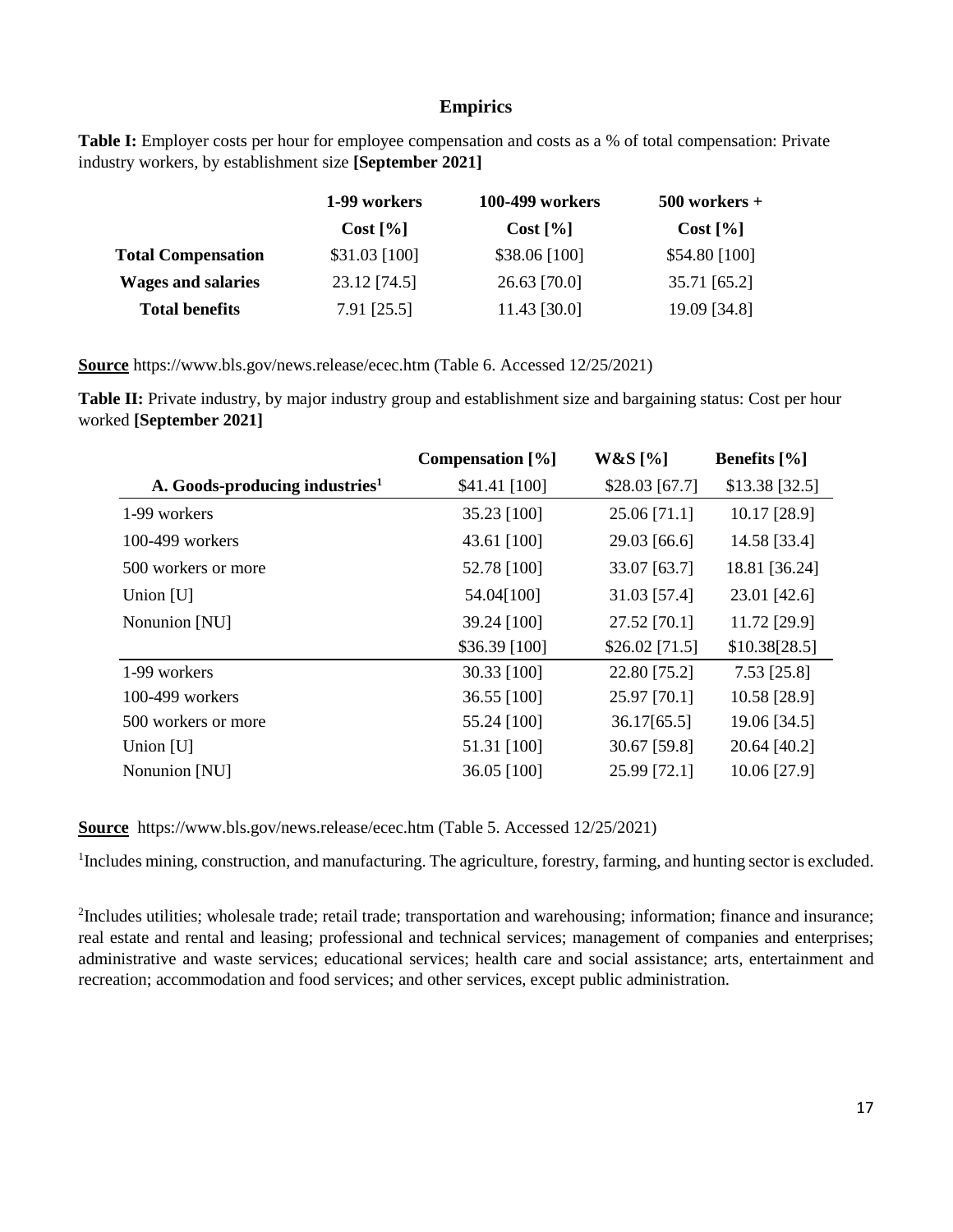| Variable* | <b>Mean</b> | <b>Std. Dev</b> |
|-----------|-------------|-----------------|
| lnwage    | 3.008942    | 0.6068308       |
| med       | 0.8210362   | 0.383327        |
| lifeins   | 0.7299401   | 0.4439963       |
| matly     | 0.7382713   | 0.4395814       |
| retire    | 0.7504035   | 0.4327851       |
| male      | 0.4930227   | 0.4999578       |
| size1     | 0.56415     | 0.4958742       |
| size2     | 0.2450404   | 0.4301167       |
| size3     | 0.1908097   | 0.3929445       |
| union     | 0.1837022   | 0.3872462       |
|           |             |                 |

**Table III:** Sample characteristics of selected variables [NLSY79 2000-16 pooled sample]: **Panel A:** Overall sample  $[n = 38.410]$ 

**Panel B:** Female sample disaggregated by firm size

|           |             | Size 1 [n = $10,941$ ] | Size $2 [n = 4,900]$ |           | Size $3 [n = 3,632]$ |           |  |
|-----------|-------------|------------------------|----------------------|-----------|----------------------|-----------|--|
| Variable* | <b>Mean</b> | Std. Dev.              | <b>Mean</b>          | Std. Dev. | <b>Mean</b>          | Std. Dev. |  |
| lnwage    | 2.780453    | 0.5692795              | 2.923477             | 0.5049668 | 3.140689             | 0.5278633 |  |
| med       | 0.7137373   | 0.4520343              | 0.9234694            | 0.2658723 | 0.9570485            | 0.2027758 |  |
| lifeins   | 0.5965634   | 0.4906093              | 0.8689796            | 0.3374571 | 0.9256608            | 0.2623582 |  |
| matly     | 0.6906133   | 0.4622619              | 0.902449             | 0.2967369 | 0.935848             | 0.2450572 |  |
| retire    | 0.6377845   | 0.4806626              | 0.874898             | 0.3308683 | 0.9369493            | 0.2430875 |  |
| union     | 0.1332602   | 0.3398713              | 0.2220408            | 0.4156609 | 0.2029185            | 0.4022277 |  |

## **Panel C:** Male sample disaggregated by firm size

|           | Size 1 [n = $10,728$ ] |           | Size 2 [n = 4,512] |           | Size $3 [n = 3,697]$ |           |  |
|-----------|------------------------|-----------|--------------------|-----------|----------------------|-----------|--|
| Variable* | <b>Mean</b>            | Std. Dev. | <b>Mean</b>        | Std. Dev. | <b>Mean</b>          | Std. Dev. |  |
| lnwage    | 3.021332               | 0.6176835 | 3.197392           | 0.5827661 | 3.403039             | 0.5945923 |  |
| med       | 0.7324758              | 0.4426887 | 0.9481383          | 0.2217723 | 0.9710576            | 0.1676673 |  |
| lifeins   | 0.6016033              | 0.4895908 | 0.8882979          | 0.3150345 | 0.9272383            | 0.2597801 |  |
| matly     | 0.5542506              | 0.4970713 | 0.8368794          | 0.3695166 | 0.8812551            | 0.3235319 |  |
| retire    | 0.6185682              | 0.4857608 | 0.891844           | 0.3106118 | 0.9453611            | 0.2273048 |  |
| union     | 0.1390753              | 0.3460412 | 0.2641844          | 0.4409468 | 0.2945632            | 0.4559078 |  |

#### **\*Definitions**:

lnwage = natural logarithm of hourly wage

 $med = 1$  if medical/ health insurance is offered/ provided by the employer, 0 otherwise

lifeins  $= 1$  if life insurance is offered/ provided by the employer, 0 otherwise

matly  $= 1$  if maternity (paternity) leave is offered/ provided by the employer, 0 otherwise

retire = 1 if retirement plan is offered/ provided by the employer, 0 otherwise

male  $= 1$  if gender of the respondent is male, 0 otherwise

size1 = 1 if employed in a firm with  $1-100$  workers; 0 otherwise

size $2 = 1$  if employed in a firm with 101-499 workers; 0 otherwise

size  $3 = 1$  if employed in a firm with 500 or more workers; 0 otherwise

union  $= 1$  if belongs to a union, 0 otherwise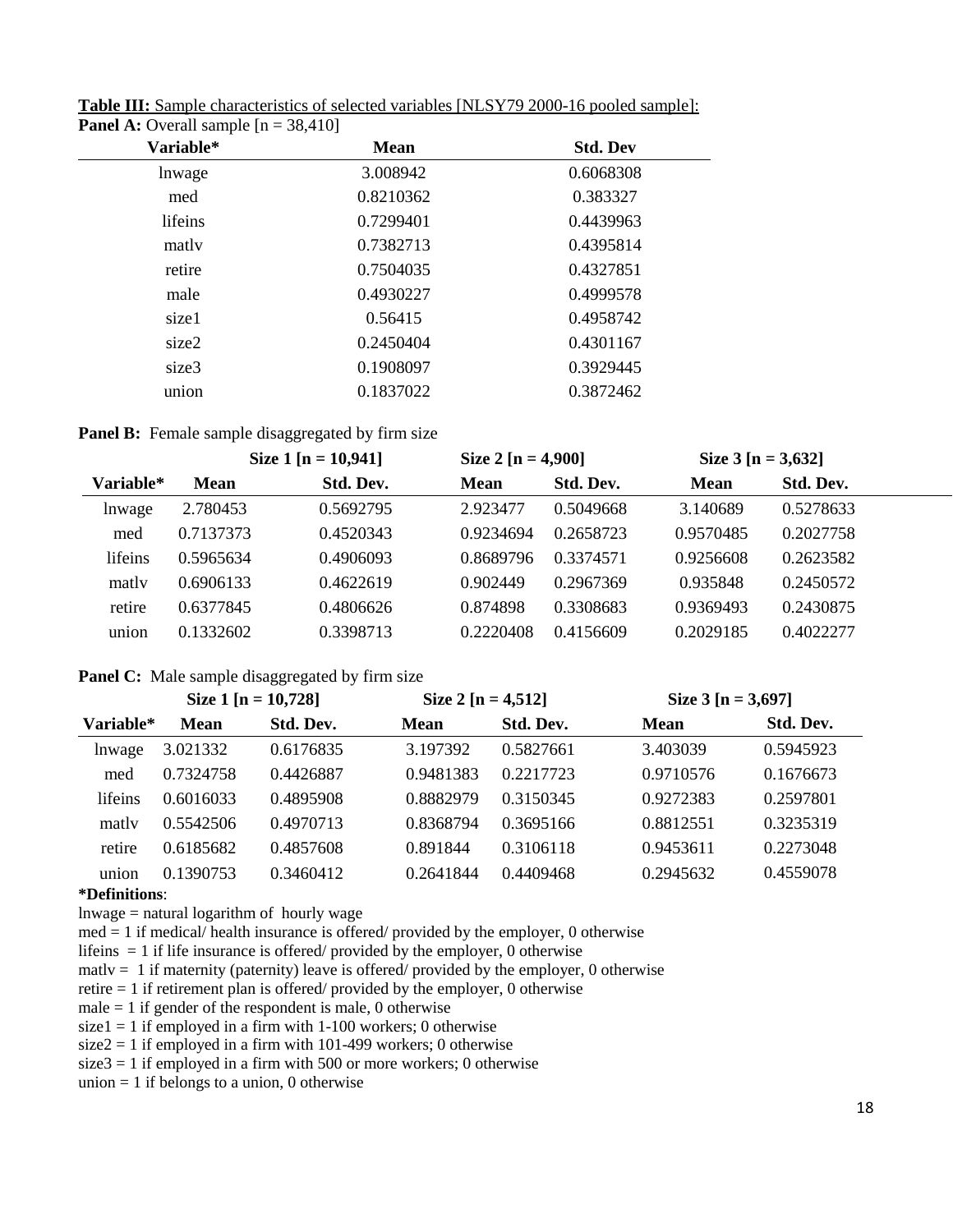**Table IV:** Summary Random Effects GLS regression results [dependent variable: 'lnwage']Number of observations  $= 38,410$ Wald  $\chi^2_{(46)}$  = 6897.59 [Prob  $\chi^2$  > = 0.000] Overall  $R^2 = 0.4376$ 

| Female             |                       |       |        | <b>Male</b>      |                              |       |        |  |  |  |
|--------------------|-----------------------|-------|--------|------------------|------------------------------|-------|--------|--|--|--|
| <b>Variable</b>    | <b>Coefficient</b>    | z     | P >  z | <b>Variable</b>  | <b>Coefficient</b>           | z     | P >  z |  |  |  |
|                    | <b>Estimate</b>       |       |        |                  | <b>Estimate</b>              |       |        |  |  |  |
| Size <sub>2</sub>  | .0732956 [S]          | 9.02  | 0.000  | $Size2 + Msize2$ | $.2945569$ [S, +M]           | 22.09 | 0.000  |  |  |  |
| Size <sub>3</sub>  | .1305653 [ <b>S</b> ] | 12.60 | 0.000  | $Size3 + Msize3$ | .3387324 $[S, +M]$           | 22.32 | 0.000  |  |  |  |
| Union <sub>1</sub> | $.0732921$ [T]        | 4.80  | 0.000  | $U_1 + MU_1$     | $.1327387$ [T, +M]           | 9.10  | 0.000  |  |  |  |
| Union <sub>2</sub> | $.0546328$ [T]        | 3.40  | 0.001  | $U_2 + MU_2$     | $.0893005$ [T, +M]           | 5.54  | 0.000  |  |  |  |
| Union <sub>3</sub> | $.0225369$ [T]        | 1.22  | 0.224  | $U_3 + MU_3$     | .0780349 [ <b>T</b> , $+M$ ] | 3.58  | 0.000  |  |  |  |
|                    |                       |       |        |                  |                              |       |        |  |  |  |

 **[S] Size Effect; [T] Union Threat Effect; [+F] Female Advantage [+M] Male Advantage** 

Variable definitions:

 $Size_2 = 1$  if worker belongs to a firm with 101-499 workers, 0 otherwise

 $Size_3 = 1$  of worker belongs to a firm with 500 or more workers, 0 otherwise

 $U_1 = 1$  if worker is a union member of an establishment 0-100 workers, 0 otherwise

 $U_2 = 1$  if worker is a union member of an establishment 101-499 workers, 0 otherwise

 $U_3 = 1$  of worker is a union member of an establishment 500 or more workers, 0 otherwise

 $M = 1$  if an observation belongs to a male, 0 otherwise

 $MSize_2 = (M \times Size_2); MSize_3 = (M \times Size_3)$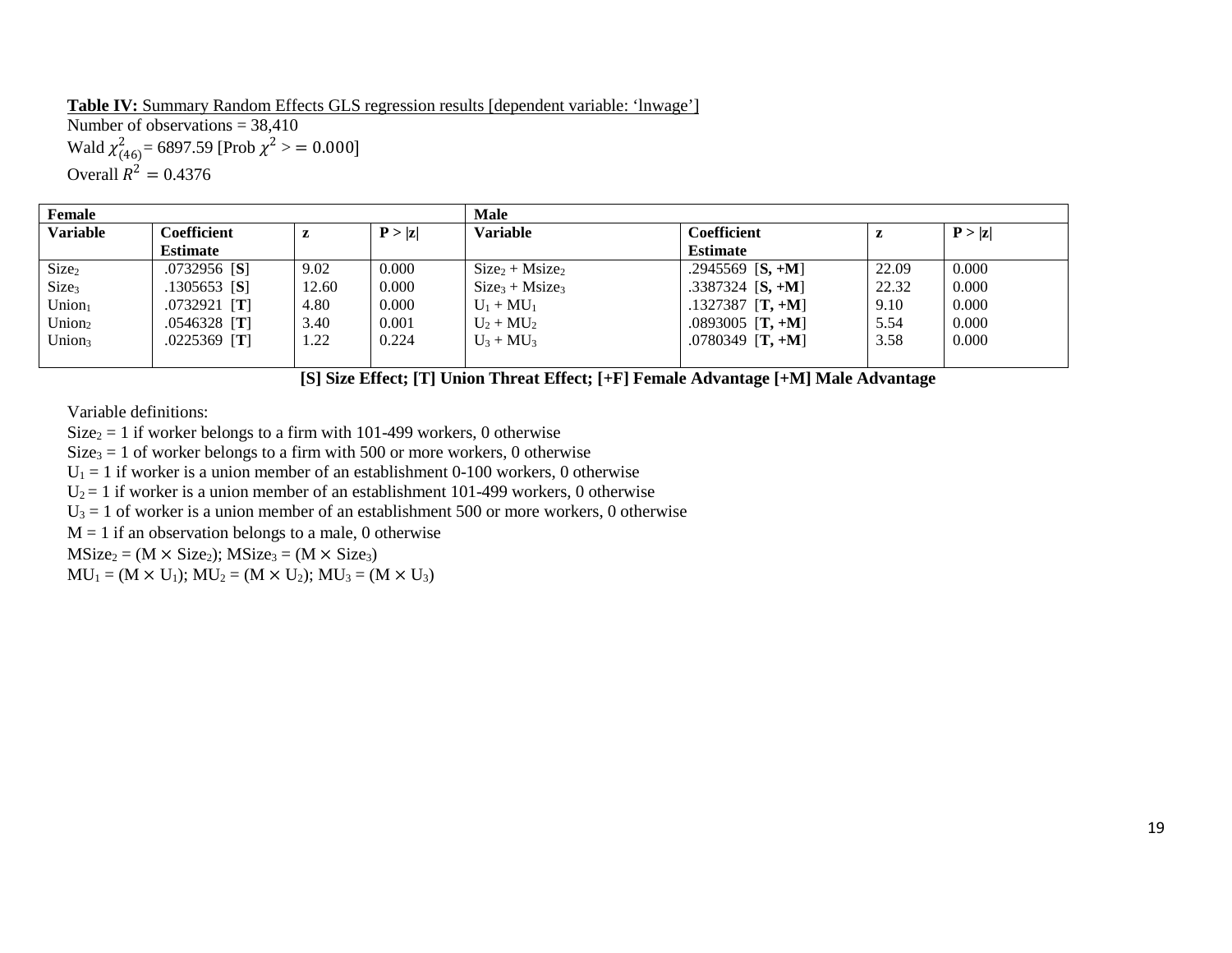**Table V:** Summary Random Effects Logistic regression results [dependent variable: 'med'] Number of observations  $= 38.410$ Wald  $\chi^2_{(46)}$  = 2339.35 [Prob  $\chi^2$  > = 0.000] Log likelihood  $= -11300.359$ 

| <b>Female</b>   |                     |       |        |                    | <b>Male</b>      |                    |       |        |              |
|-----------------|---------------------|-------|--------|--------------------|------------------|--------------------|-------|--------|--------------|
| <b>Variable</b> | <b>Coefficient</b>  | z     | P >  z | **Marginal         | <b>Variable</b>  | Coefficient        | z     | P >  z | **Marginal   |
|                 | <b>Estimate</b>     |       |        | <b>Probability</b> |                  | <b>Estimate</b>    |       |        | Probability  |
|                 |                     |       |        | $\left[5\right]$   |                  |                    |       |        | $[10]$       |
| Size2           | 1.784054 [S]        | 14.58 | 0.000  | .0445208           | $Size2 + Msize2$ | 2.753494 $[S, +M]$ | 18.02 | 0.000  | 0.0687768    |
| Size3           | 2.079708 [S]        | 13.18 | 0.000  | .0451888           | $Size3 + Msize3$ | 3.097296 $[S, +M]$ | 15.92 | 0.000  | 0.0697861    |
| U <sub>1</sub>  | 1.972468 <b>[T]</b> | 9.35  | 0.000  | .0352149           | $U1 + MU1$       | 2.279024 $[T, +M]$ | 10.67 | 0.000  | 0.0444609    |
| U <sub>2</sub>  | .7510283 $[T, +F]$  | 2.97  | 0.003  | .0192597           | $U2 + MU2$       | $.6577207$ [T]     | 2.16  | 0.030  | 0.0159252    |
| U <sub>3</sub>  | $1.054668$ [T, +F]  | 3.08  | 0.002  | .0240043           | $U3 + MU3$       | .3630587<br>[T]    | 0.97  | 0.330  | $-0.0084488$ |

\*\* Marginal probability reported in columns [5] and [10] is derived as  $\partial P_{it}/\partial X_{j, it} = [\beta_{X_j} * P_{it}(1 - P_{it})]$  evaluated at gender specific sample means.

## **[S] Size Effect; [T] Union Threat Effect; [+F] Female Advantage [+M] Male Advantage**

Variable definitions:

 $Size_2 = 1$  if worker belongs to a firm with 101-499 workers, 0 otherwise

 $Size_3 = 1$  of worker belongs to a firm with 500 or more workers, 0 otherwise

 $U_1 = 1$  if worker is a union member of an establishment 0-100 workers, 0 otherwise

 $U_2 = 1$  if worker is a union member of an establishment 101-499 workers, 0 otherwise

 $U_3 = 1$  of worker is a union member of an establishment 500 or more workers, 0 otherwise

 $M = 1$  if an observation belongs to a male, 0 otherwise

 $MSize_2 = (M \times Size_2); MSize_3 = (M \times Size_3)$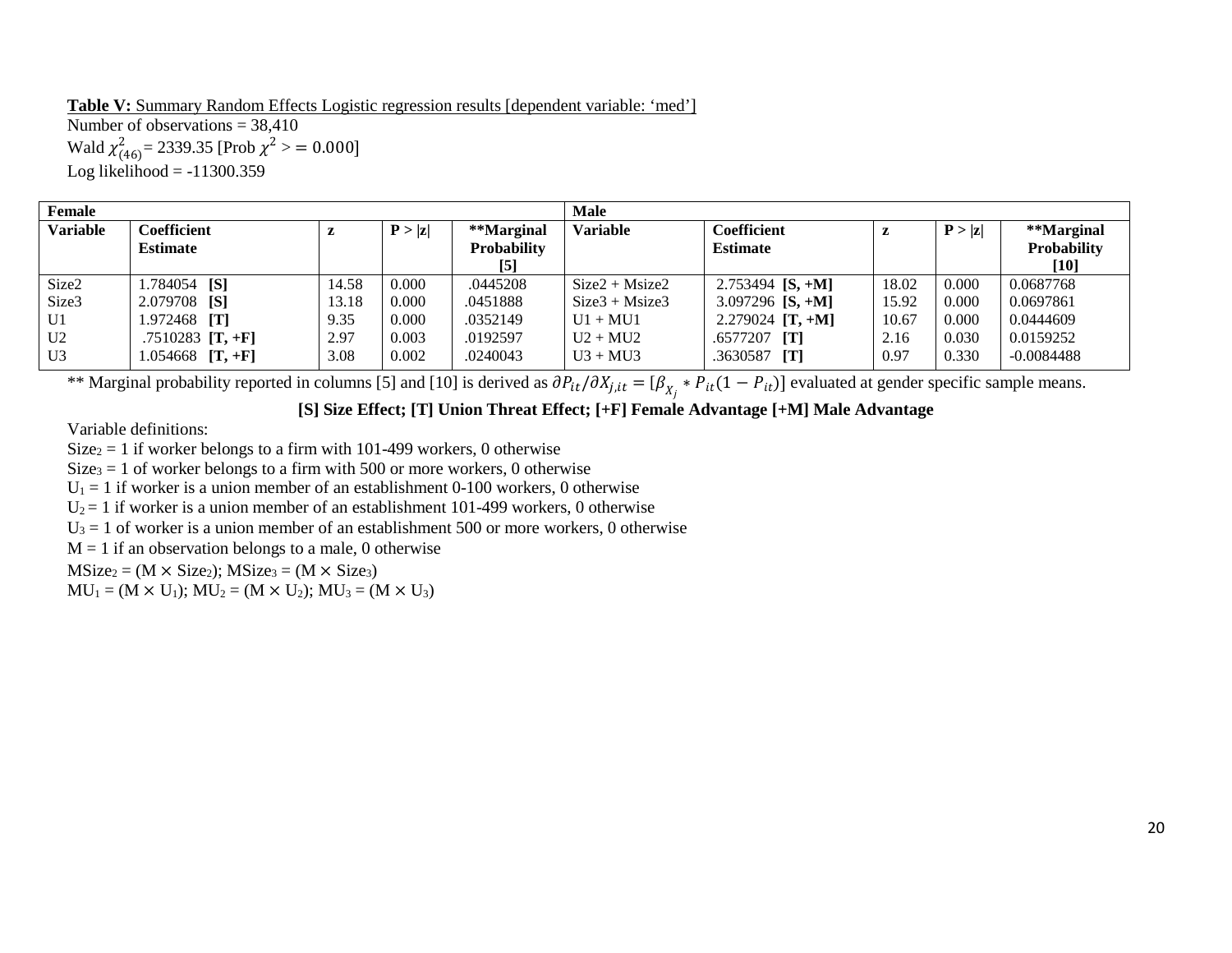**Table VI:** Summary Random Effects Logistic regression results [dependent variable: 'retire'] Number of observations  $= 38,410$ Wald  $\chi^2_{(46)}$  = 2776.33 [Prob  $\chi^2$  > = 0.000] Log likelihood  $= -13634.874$ 

| Female          |                       |       |        |                    | <b>Male</b>      |                       |       |        |             |
|-----------------|-----------------------|-------|--------|--------------------|------------------|-----------------------|-------|--------|-------------|
| <b>Variable</b> | Coefficient           | L     | P >  z | **Marginal         | <b>Variable</b>  | <b>Coefficient</b>    | Z     | P >  z | **Marginal  |
|                 | <b>Estimate</b>       |       |        | <b>Probability</b> |                  | <b>Estimate</b>       |       |        | Probability |
|                 |                       |       |        | $[5]$              |                  |                       |       |        | $[10]$      |
| Size2           | $1.698823$ [S]        | 16.73 | 0.000  | .1079402           | $Size2 + Msize2$ | 2.157687<br>$[S, +M]$ | 17.52 | 0.000  | 0.1418998   |
| Size3           | 2.382283<br>[S]       | 16.70 | 0.000  | .1255947           | $Size3 + Msize3$ | 2.824895<br>$[S, +M]$ | 18.07 | 0.000  | 0.1582535   |
| U <sub>1</sub>  | 1.822086<br>[T]       | 9.74  | 0.000  | .0876615           | $U1 + MU1$       | 2.282142<br>$[T, +M]$ | 12.60 | 0.000  | 0.1206793   |
| U <sub>2</sub>  | $.5754552$ [T]        | 2.61  | 0.009  | .0399949           | $U2 + MU2$       | .6743239<br>$[T, +M]$ | 3.12  | 0.002  | 0.0481021   |
| U <sub>3</sub>  | .2023386 [ <b>T</b> ] | 0.72  | 0.472  | .0159967           | $U3 + MU3$       | .4961579 $[T, +M]$    | 1.75  | 0.080  | 0.0383594   |
|                 |                       |       |        |                    |                  |                       |       |        |             |

\*\* Marginal probability reported in columns [5] and [10] is derived as  $\partial P_{it}/\partial X_{j,it} = [\beta_{X_j} * P_{it}(1 - P_{it})]$  evaluated at gender specific sample means.

#### **[S] Size Effect; [T] Union Threat Effect; [+F] Female Advantage; [+M] Male Advantage**

Variable definitions:

 $Size_2 = 1$  if worker belongs to a firm with 101-499 workers, 0 otherwise

 $Size<sub>3</sub> = 1$  of worker belongs to a firm with 500 or more workers, 0 otherwise

 $U_1 = 1$  if worker is a union member of an establishment 0-100 workers, 0 otherwise

 $U_2 = 1$  if worker is a union member of an establishment 101-499 workers, 0 otherwise

 $U_3 = 1$  of worker is a union member of an establishment 500 or more workers, 0 otherwise

 $M = 1$  if an observation belongs to a male, 0 otherwise

 $MSize_2 = (M \times Size_2); MSize_3 = (M \times Size_3)$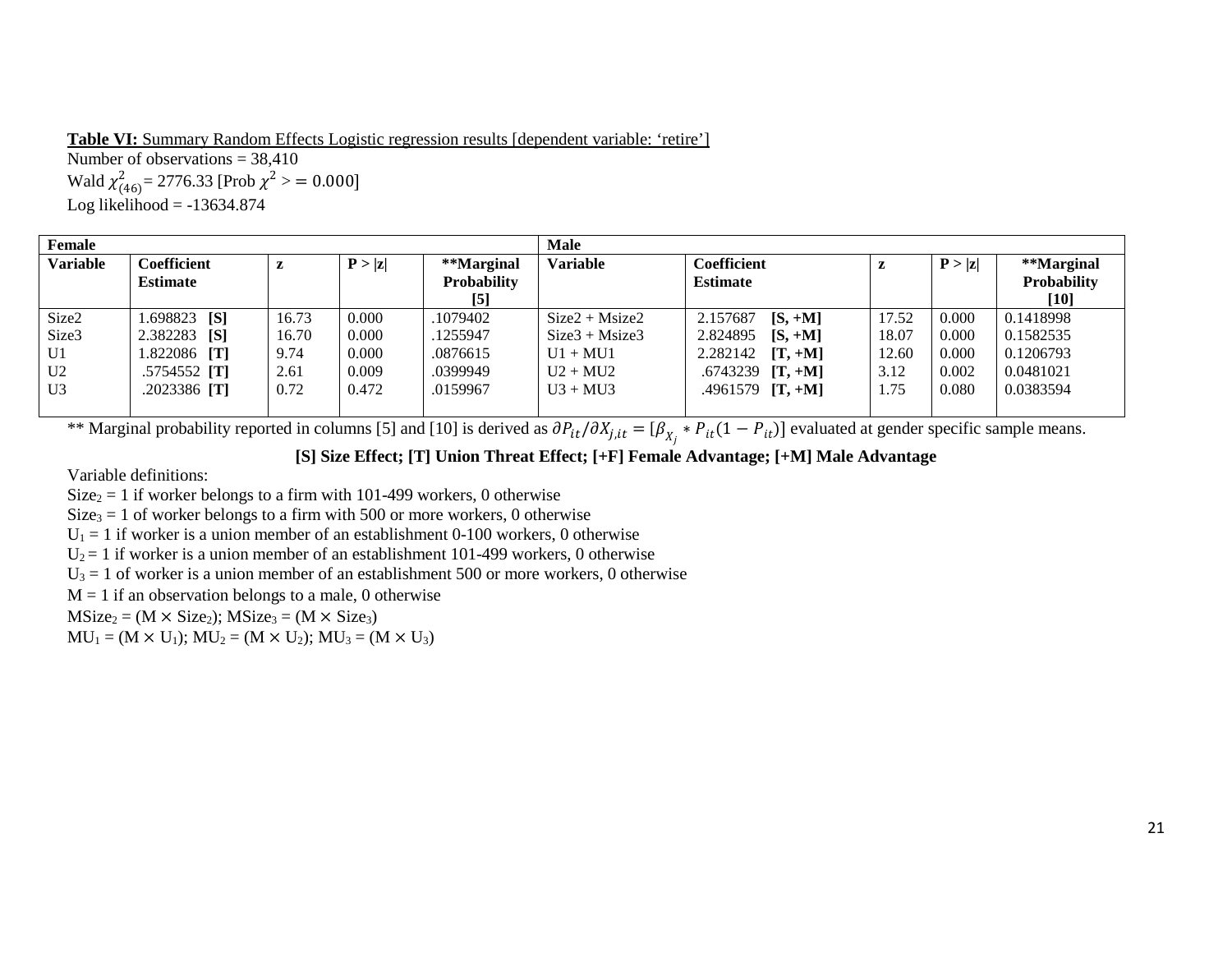**Table VII:** Summary Random Effects Logistic regression results [dependent variable: 'lifeins'] Number of observations  $= 38.410$ Wald  $\chi^2_{(46)}$  = 2669.13 [Prob  $\chi^2$  > = 0.000] Log likelihood  $= -14503.12$ 

| <b>Female</b>   |                       |       |        |                    | <b>Male</b>      |                    |         |        |                    |
|-----------------|-----------------------|-------|--------|--------------------|------------------|--------------------|---------|--------|--------------------|
| <b>Variable</b> | Coefficient           | ı     | P >  z | **Marginal         | <b>Variable</b>  | <b>Coefficient</b> | z       | P >  z | **Marginal         |
|                 | <b>Estimate</b>       |       |        | <b>Probability</b> |                  | <b>Estimate</b>    |         |        | <b>Probability</b> |
|                 |                       |       |        | [5]                |                  |                    |         |        | $[10]$             |
| Size2           | 1.738158 [S]          | 17.08 | 0.000  | .1373259           | $Size2 + Msize2$ | 2.349445 $[S, +M]$ | 18.78   | 0.000  | 0.191476           |
| Size3           | 2.278795 [S]          | 16.53 | 0.000  | .1528999           | $Size3 + Msize3$ | 2.892729 $[S, +M]$ | 18.78   | 0.000  | 0.2066806          |
| U <sub>1</sub>  | $1.672488$ [T,+F]     | 10.25 | 0.000  | .1059665           | $U1 + MU1$       | $1.621737$ [T]     | 10.05   | 0.000  | 0.1005103          |
| U <sub>2</sub>  | .2618578 [ <b>T</b> ] | l.36  | 0.174  | .0253305           | $U2 + MU2$       | .3249007 $[T, +M]$ | 1.61    | 0.108  | 0.0318408          |
| U <sub>3</sub>  | .2218899 $[T, +F]$    | 0.88  | 0.377  | .0217097           | $U3 + MU3$       | $-1931341$ [T]     | $-0.85$ | 0.398  | $-0.0290353$       |

\*\* Marginal probability reported in columns [5] and [10] is derived as  $\partial P_{it}/\partial X_{j, it} = [\beta_{X_j} * P_{it}(1 - P_{it})]$  evaluated at gender specific sample means.

# **[S] Size Effect; [T] Union Threat Effect; [+F] Female Advantage; [+M] Male Advantage**

Variable definitions:

 $Size_2 = 1$  if worker belongs to a firm with 101-499 workers, 0 otherwise

 $Size_3 = 1$  of worker belongs to a firm with 500 or more workers, 0 otherwise

 $U_1 = 1$  if worker is a union member of an establishment 0-100 workers, 0 otherwise

 $U_2 = 1$  if worker is a union member of an establishment 101-499 workers, 0 otherwise

 $U_3 = 1$  of worker is a union member of an establishment 500 or more workers, 0 otherwise

 $M = 1$  if an observation belongs to a male, 0 otherwise

 $MSize_2 = (M \times Size_2); MSize_3 = (M \times Size_3)$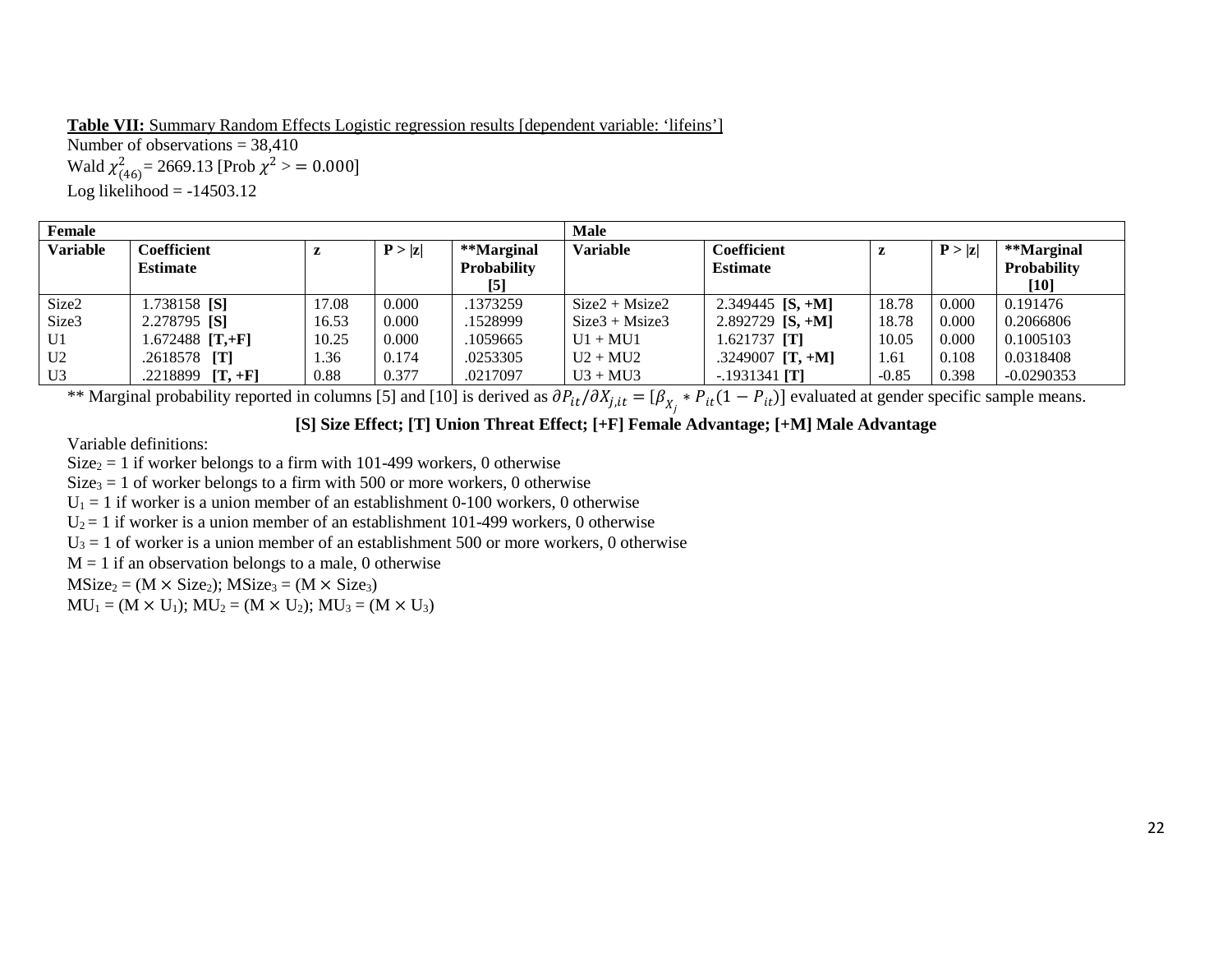**Table VIII:** Summary Random Effects Logistic regression results [dependent variable: 'matlv'] Number of observations  $= 38,410$ Wald  $\chi^2_{(46)}$  = 2864.02 [Prob  $\chi^2$  > = 0.000] Log likelihood  $= -15715.717$ 

| Female          |                     |       |        |                     | Male             |                       |      |        |             |
|-----------------|---------------------|-------|--------|---------------------|------------------|-----------------------|------|--------|-------------|
| <b>Variable</b> | <b>Coefficient</b>  | z     | P >  z | **Marginal          | <b>Variable</b>  | <b>Coefficient</b>    | L    | P >  z | **Marginal  |
|                 | <b>Estimate</b>     |       |        | Probability         |                  | <b>Estimate</b>       |      |        | Probability |
|                 |                     |       |        | $[5]$               |                  |                       |      |        | $[10]$      |
| Size2           | 1.625819 [S, +F]    | 17.24 | 0.000  | .1504349            | $Size2 + Msize2$ | .7906795 [S]          | 7.99 | 0.000  | 0.0246412   |
| Size3           | 1.92591 $[S, +F]$   | 16.24 | 0.000  | .158093<br>.1150991 | $Size3 + Msize3$ | 1.129472 <b>[S]</b>   | 9.56 | 0.000  | 0.0380007   |
| U1              | $.480953$ [T, +F]   | 9.13  | 0.000  | .0307467<br>.042113 | $U1 + MU1$       | 1.336084 [ <b>T</b> ] | 9.74 | 0.000  | 0.0967107   |
| U <sub>2</sub>  | .2775692 <b>[T]</b> | 1.45  | 0.147  |                     | $U2 + MU2$       | .7704719 $[T, +M]$    | 4.57 | 0.000  | 0.0811628   |
| U3              | $.3963427$ [T, +F]  | 1.68  | 0.094  |                     | $U3 + MU3$       | $.2638082$ [T]        | 1.39 | 0.163  | 0.0253415   |
|                 |                     |       |        |                     |                  |                       |      |        |             |

\*\* Marginal probability reported in columns [5] and [10] is derived as  $\partial P_{it}/\partial X_{j,it} = [\beta_{X_j} * P_{it}(1 - P_{it})]$  evaluated at gender specific sample means.

**[S] Size Effect; [T] Union Threat Effect; [+F] Female Advantage; [+M] Male Advantage** 

Variable definitions:

 $Size_2 = 1$  if worker belongs to a firm with 101-499 workers, 0 otherwise

 $Size<sub>3</sub> = 1$  of worker belongs to a firm with 500 or more workers, 0 otherwise

 $U_1 = 1$  if worker is a union member of an establishment 0-100 workers, 0 otherwise

 $U_2 = 1$  if worker is a union member of an establishment 101-499 workers, 0 otherwise

 $U_3 = 1$  of worker is a union member of an establishment 500 or more workers, 0 otherwise

 $M = 1$  if an observation belongs to a male, 0 otherwise

 $MSize_2 = (M \times Size_2); MSize_3 = (M \times Size_3)$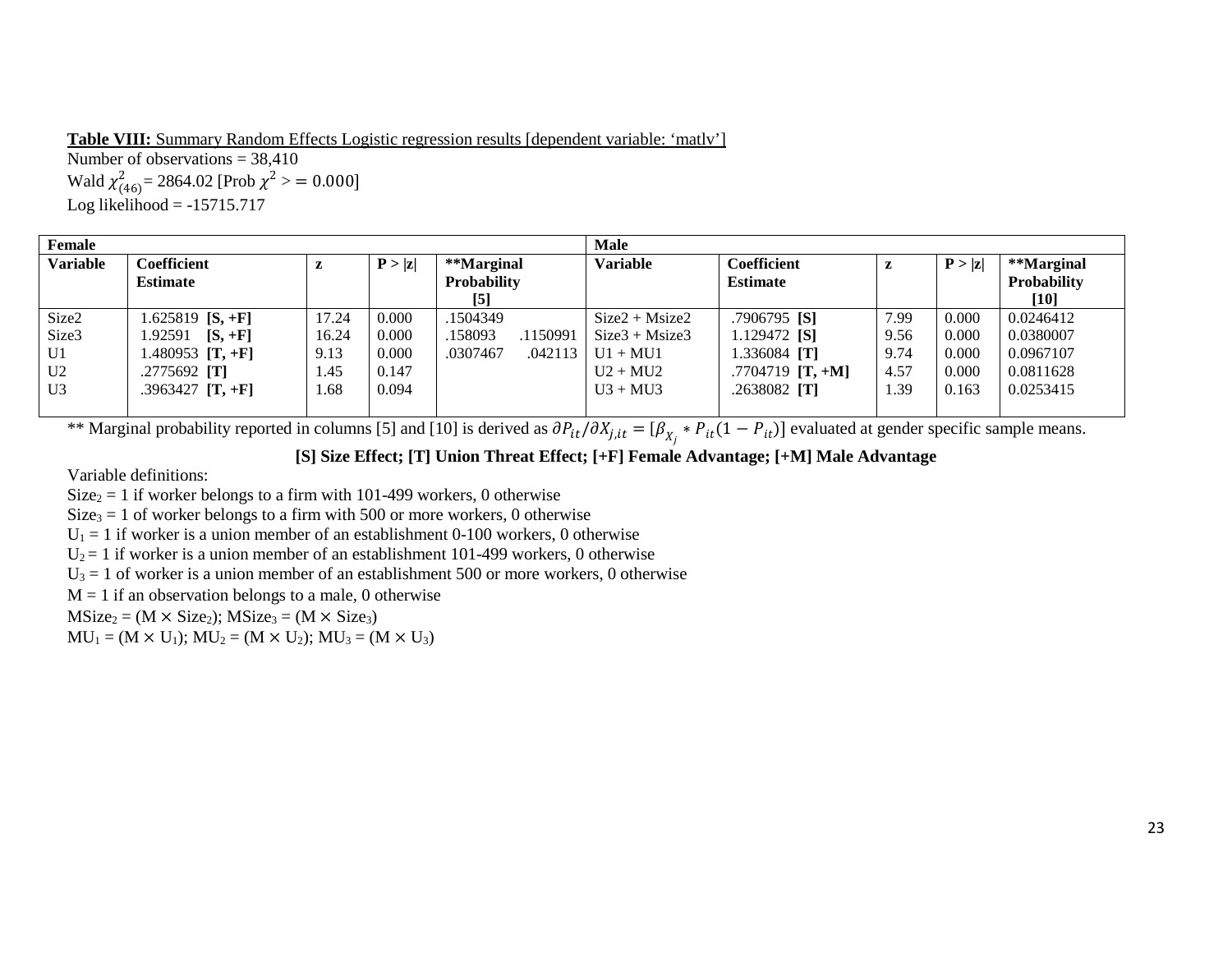# **Robustness Check**

**Table IX:** Summary Random Effects GLS regression results [dependent variable: 'lnwage'] if the number of observations per respondent is at least 3: Number of observations  $= 35,847$ 

Wald  $\chi^2_{(46)}$ = 6037.48 [Prob  $\chi^2$  > = 0.000] Overall  $R^2 = 0.4384$ 

| Female             |                 |       |        | <b>Male</b>      |                    |       |        |  |
|--------------------|-----------------|-------|--------|------------------|--------------------|-------|--------|--|
| <b>Variable</b>    | Coefficient     | z     | P >  z | <b>Variable</b>  | Coefficient        | L     | P >  z |  |
|                    | <b>Estimate</b> |       |        |                  | <b>Estimate</b>    |       |        |  |
| Size2              | $.0721106$ [S]  | 8.71  | 0.000  | $Size2 + Msize2$ | .2855008 $[S, +M]$ | 20.37 | 0.000  |  |
| Size3              | $.1264671$ [S]  | 11.85 | 0.000  | $Size3 + Msize3$ | .3349635 $[S, +M]$ | 21.24 | 0.000  |  |
| Union1             | $.0645717$ [T]  | 4.14  | 0.000  | $U1 + MU1$       | $.1328275$ [T, +M] | 8.86  | 0.000  |  |
| Union <sub>2</sub> | $.0492918$ [T]  | 3.01  | 0.003  | $U2 + MU2$       | $.0893769$ [T, +M] | 5.45  | 0.000  |  |
| Union3             | $.0155059$ [T]  | 0.82  | 0.412  | $U3 + MU3$       | $.0688341$ [T, +M] | 3.12  | 0.002  |  |
|                    |                 |       |        |                  |                    |       |        |  |

 **[S] Size Effect; [T] Union Threat Effect; [+F] Female Advantage; [+M] Male Advantage** 

Variable definitions:

 $Size_2 = 1$  if worker belongs to a firm with 101-499 workers, 0 otherwise

 $Size_3 = 1$  of worker belongs to a firm with 500 or more workers, 0 otherwise

 $U_1 = 1$  if worker is a union member of an establishment 0-100 workers, 0 otherwise

 $U_2 = 1$  if worker is a union member of an establishment 101-499 workers, 0 otherwise

 $U_3 = 1$  of worker is a union member of an establishment 500 or more workers, 0 otherwise

 $M = 1$  if an observation belongs to a male, 0 otherwise

 $MSize_2 = (M \times Size_2); MSize_3 = (M \times Size_3)$